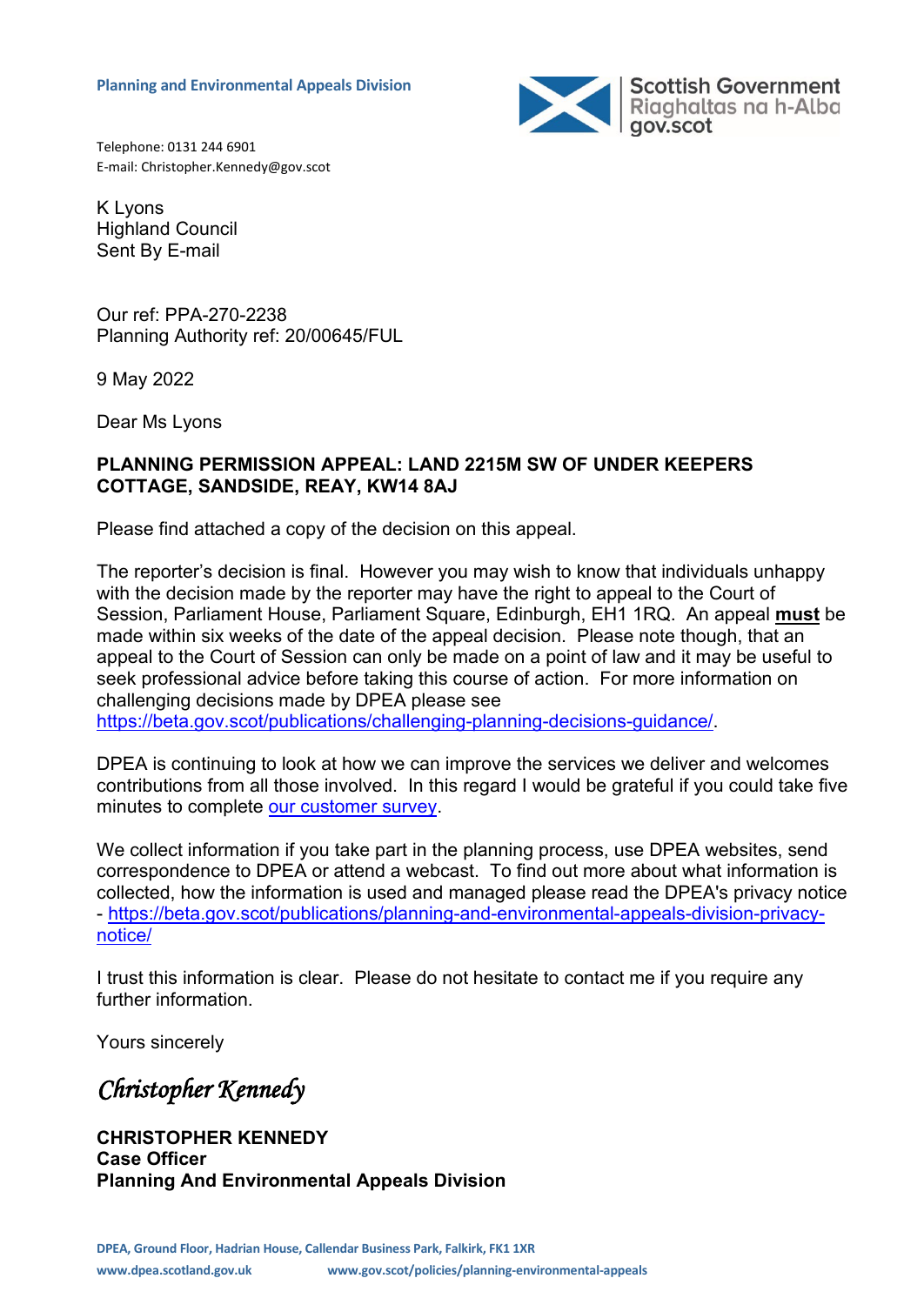Planning and Environmental Appeals Division Hadrian House, Callendar Business Park, Falkirk, FK1 1XR E: dpea@gov.scot T: 0300 244 6668



Appeal Decision Notice – EIA Development

Decision by Trudi Craggs, a Reporter appointed by the Scottish Ministers

- Planning appeal reference: PPA-270-2238
- Site address: land 2215 metres south west of Under Keepers Cottage, Sandside, Reay, KW14 8AJ
- Appeal by Drum Hollistan Renewables LLP against the decision by The Highland Council
- Application for planning permission 20/00645/FUL dated 11 February 2020 refused by notice dated 29 September 2020
- The development proposed: development of wind farm, known as Drum Hollistan 2 Wind Farm, comprising 7 turbines with a maximum blade tip of 125 metres and associated infrastructure
- Date of site visit by Reporter: 7, 8 and 9 June 2021, 27 and 29 September 2021 and 1 October 2021 (all unaccompanied), 28 September 2021 (accompanied)

Date of appeal decision: 9 May 2022

#### **Decision**

I dismiss the appeal and refuse planning permission. Attention is drawn to the two advisory notes at the end of the notice.

#### **Preliminary matters**

In the original application the proposal was described as wind farm and associated infrastructure. I consider that this lacks specification and accordingly I have adopted the description used by the council in its decision notice. In my view this more accurately reflects the description of the development contained in the EIA report.

I have also used the description of the site contained in the council's decision notice as again I consider that this is clearer and more specific.

#### **Environmental impact assessment**

The proposed development is described as above and at Chapter 5 of volume 2 of the EIA report. In summary the proposal comprises seven turbines each with a maximum overall height to blade tip of up to 125 metres; a crane hardstanding area at each turbine location; around 4 kilometres of permanent access tracks including one turning area; electrical and communication underground cables running along the majority of the access track; a substation and control building; improved site entrance from the A836; and a visitor car park including electric car charging points and associated signage.

There would also be a temporary construction compound with storage and welfare facilities. The proposed wind farm would have an operational life of 25 years after which it would be decommissioned. It would have a total capacity of up to 35MW.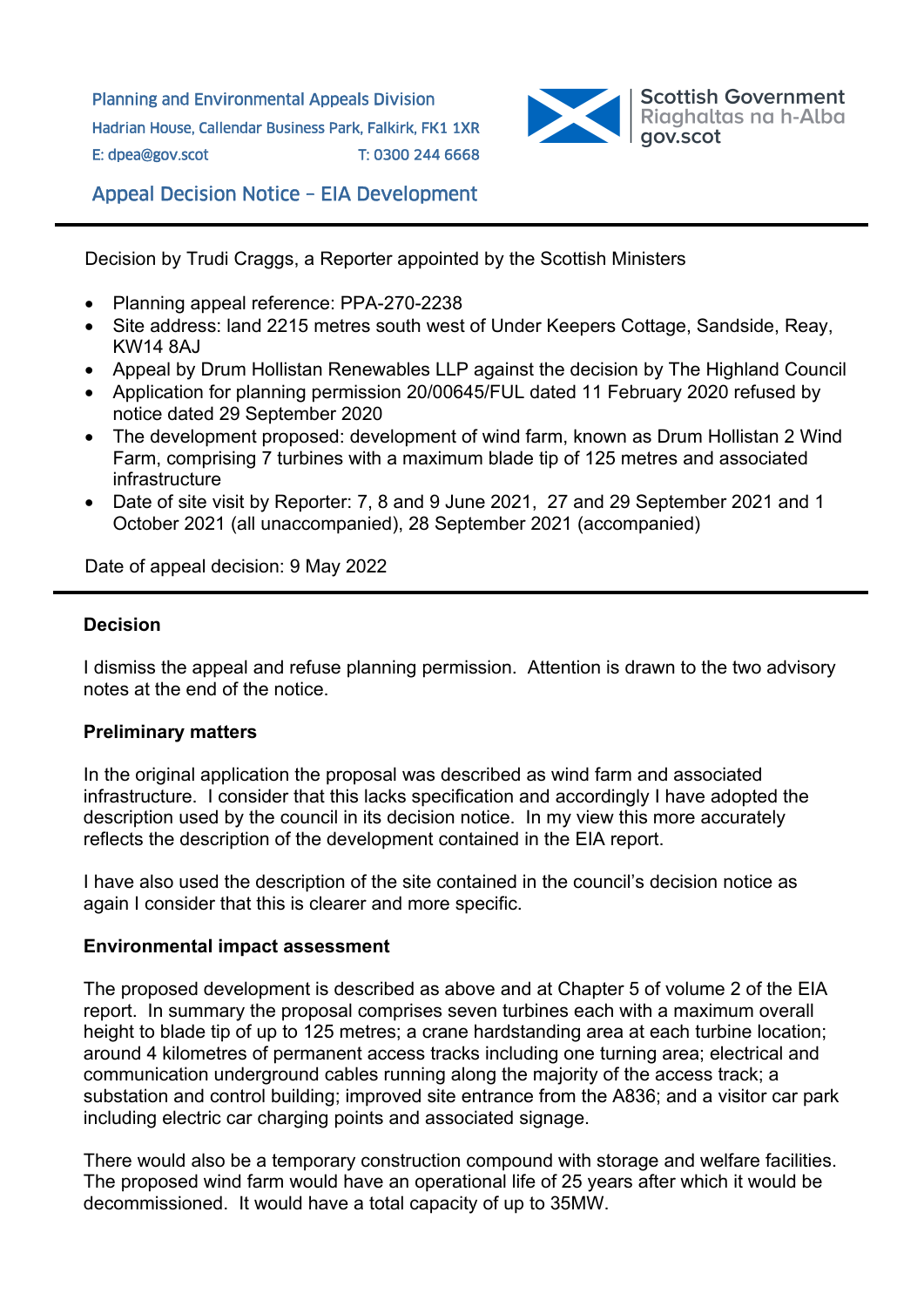The proposal is EIA development. The determination of this appeal is therefore subject to the Town and Country Planning (Environmental Impact Assessment) (Scotland) Regulations 2017 ("the 2017 EIA regulations").

I am required to examine the environmental information, reach a reasoned conclusion on the significant environmental effects of the proposed development and integrate that conclusion into this decision notice. In that respect I have taken the following into account:

- the EIA report submitted on 11 February 2020;
- supplementary information provided to the council in June 2021 and on 15 September 2021 in response to the objection from the RSPB;
- additional information on cumulative landscape and visual impacts and effects on wild land area 39 (East Halladale flows) submitted on 21 July 2021;
- consultation responses from: NatureScot (then Scottish Natural Heritage), RSPB, Highlands and Islands Airport Limited, Caithness West Community Council, Scottish Environment Protection Agency, Historic Environment Scotland, Transport Scotland, and the council's historic environment team and environmental health department; and
- representations from members of the public including the representation from RAWOG, an informal grouping of local residents mainly from Reay village.

I am required by the 2017 EIA regulations to include information in this decision notice in regard to opportunities for the public to participate in the decision-making procedure. I set that information out in schedule 2 below. My conclusions on the significant environmental effects of the proposal are set out at paragraphs 79-91 below.

# **Reasoning**

## **Background**

1. An application was made to Scottish Ministers in 2016 for consent under Section 36 of the Electricity Act 1989 for a wind farm and associated infrastructure known as Drum Hollistan 1. After a public inquiry, the application was refused by Scottish Ministers who adopted the findings, reasoning and conclusions of the reporters who considered the application. The appellant subsequently submitted an application for planning permission to the council for a reduced scheme known as Drum Hollistan 2 wind farm. That application, which is the subject of this appeal, was refused by the council on 29 September 2020.

2. Drum Hollistan 1 wind farm comprised of 17 turbines and associated infrastructure with a total capacity of up to 51MW. The turbines would have had a range of hub heights: 69 metres (turbines 8-11); 78 metres (turbines 1, 2, 4-7, 12 and 14-17); 84 metres (turbine 3); and 98 metres (turbine 13). The rotor diameter proposed was 82 metres (with the blades having a length of 41 metres) giving a height to blade tip of around 110-140 metres.

3. The current proposal would comprise of seven turbines and similar associated infrastructure, albeit less access track would be required. The turbines would be broadly in the same position as turbines 11-17 of the proposed Drum Hollistan 1 wind farm. Although the location of the turbines would be more or less the same, the size and proportions of the turbines now proposed would be different.

4. The hub height for each turbine would be 67 metres and the rotor diameter would be 115 metres (with a blade length of 57.5 metres) giving an overall height to blade tip of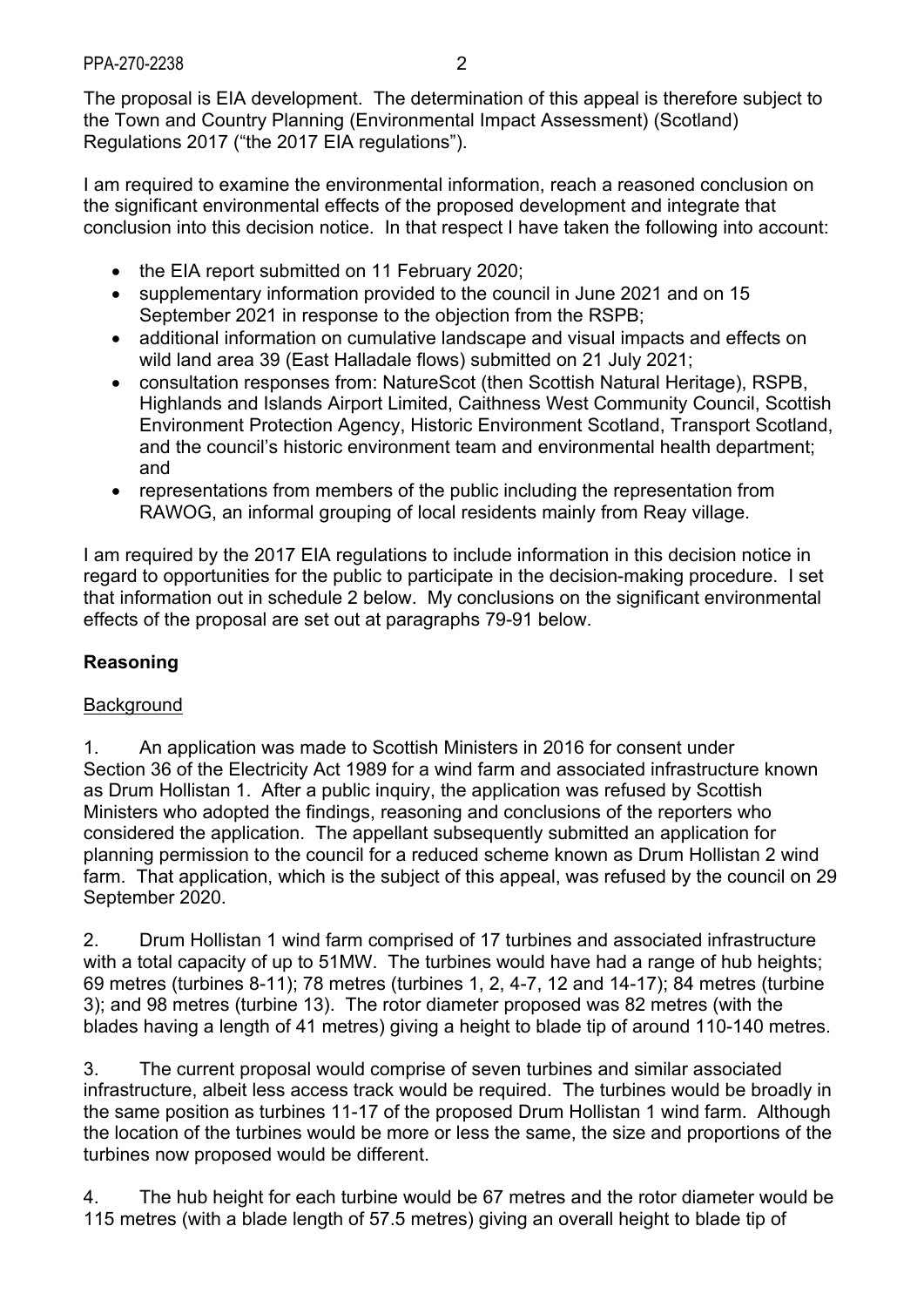around 125 metres. The turbines would therefore be taller than those originally proposed (with the exception of turbines 3 and 13). The differing proportions are clearly evident when comparing the typical turbine design figures contained in the EIA report for each scheme.

### Consistency in decision making

5. Given the previous section 36 application, the terms of the inquiry report containing the previous reporters findings, reasoning and conclusions, and the Scottish Minister's decision letter, I discussed at the hearing sessions how I should approach my consideration of the appeal. While the council, NatureScot and the appellant recognised that each case should be determined on its own merits, they all agreed that regard must be had to the principle of consistency.

6. The appellant drew my attention to the opinion of the Lord President of the Court of Session in the case of Ogilvie Homes Ltd v Scottish Ministers. As stated by the Lord President, if a reporter seeks to depart from the reasoning in an earlier decision relating to the same site and on the same issue, it is incumbent on the reporter to explain clearly why he is departing from it.

7. Having considered this judgement, I accept that like cases should be decided alike unless reasons are given. However what I am not doing is a comparison of the two schemes to determine which one is better; the current proposal must still be assessed on its own merits. This approach was agreed with the parties at the hearing sessions.

### The development plan

8. As this is an application for planning permission I am required to determine this appeal in accordance with the development plan, unless material considerations indicate otherwise. This differs from the assessment carried out under the Electricity Act 1989 in respect of the previous section 36 application where the development plan, rather than having primacy, was no more than a material consideration.

9. The development plan comprises the Highland-wide Local Development Plan (adopted 2012); the Caithness and Sutherland Local Development Plan (adopted 31 August 2018); and the Highland Council Onshore Wind Energy Supplementary Guidance (adopted November 2016) (which includes as an appendix the Caithness and Sutherland Landscape Sensitivity Study (2017)).

10. Having regard to the provisions of the development plan the main issues in this appeal are: the effects of the proposal on landscape character; the visual effects; the impacts on the village of Reay; the effects on wild land area 39 (East Halladale Flows); and the benefits of the proposal.

## *The effects on landscape character*

11. The landscape effects of the proposal are set out in chapter 7 of volume 2 of the EIA report supported by figures and visualisations in volumes 3a and 3b of the EIA report. The council, NatureScot and the appellant are in agreement that the methodologies employed in the assessment of landscape effects generally follow good practice guidance at the time of publication. I have no reason to doubt that this is the case.

12. The site is located within CT4: Central Caithness, an area of sweeping moorland and flows landscape character type. The EIA report concludes and it is agreed between the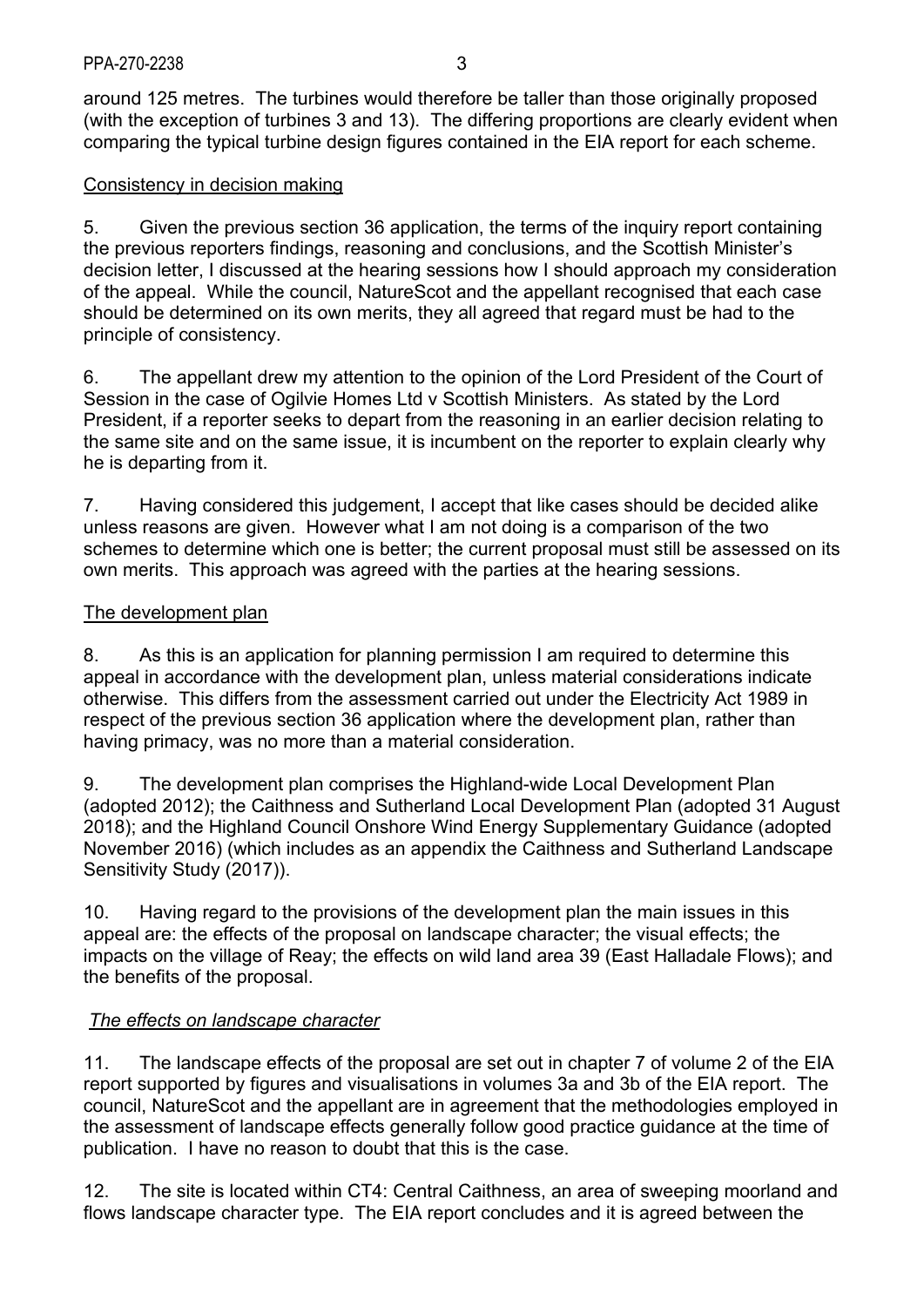council and the appellant that this landscape character type would be subject to some significant landscape effects. The EIA report predicts that the effects would be significant within 1.5 kilometres from the proposed development whereas the council considers that the effects would extend to 2-3 kilometres. Although the council had concerns, I note that the landscape impacts were not a reason for refusal. Further there is no objection from NatureScot on the grounds of landscape effect.

13. The Caithness and Sutherland Landscape Sensitivity Study concludes that there is limited potential for larger scale development within part of the moorland interior. Where potential does exist, this should concentrate further development within existing clusters to consolidate them; maintain open clear and direct views; and be designed so that the logical relationship between development scale and landscape character is maintained. It notes that the coast is sensitive to development and is only likely to be appropriate for some small and micro scale development where it avoids the coastal edge and elevated transition into the moorland interior and avoids encirclement of settlements and sequential impacts along routes.

14. Within CT4: Central Caithness, the landscape sensitivity assessment notes that there are key 'gateway' views as you cross the transition from the open flat moorland/agricultural plain of Caithness to the more undulating and rugged moorland of Sutherland. Notwithstanding that it did not object on the grounds of landscape impacts, the council considers that the proposal would reduce and detract from the transitional experience of the key gateway locations on this route, overwhelming and detracting from the landscape characteristics which contribute to that distinctive transitional experience.

15. On my site inspections I travelled along the A836, which is part of the North Coast 500 and the National Cycle Network Route 1. While there is a definite change in the landscape when traveling along the A836, from what I saw on my site inspections, the transition is not simply experienced at one single point; there is a gradual change, and continuing appreciation of it, as one moves through one landscape to another.

16. The zone of theoretical visibility indicates that for the vast majority of the journey along this road from the east, the development would be visible. However other developments, namely the Forss wind farm and the Baillie wind farm are also visible along this route and in my view form part of the landscape. Similarly the Limekiln 2 wind farm would also be visible once constructed and again would be part of the landscape.

17. The proposed development would be closer to the road than the others but that would not become apparent until one was closer to the site. From viewpoint 4 (A836 Drum Hollistan layby) the transitional nature of the landscape to the east would still be capable of being understood and appreciated as the wind farm would be to the south.

18. Although the proposed development would introduce a new feature in to the landscape, the landscape is vast and I am not persuaded that the development would overwhelm or detract from the landscape characteristics or the feeling of transitioning from one landscape to another. In my view the change in landscape characteristics would remain apparent and clearly understood.

19. I note from the zone of theoretical visibility that views of the proposal from the west and south beyond 1.5-2 kilometres would be more fragmented due to the landform. Taking all that together, I find that although there would be some significant landscape effects to the sweeping moorland and flows landscape character type, this would be limited to within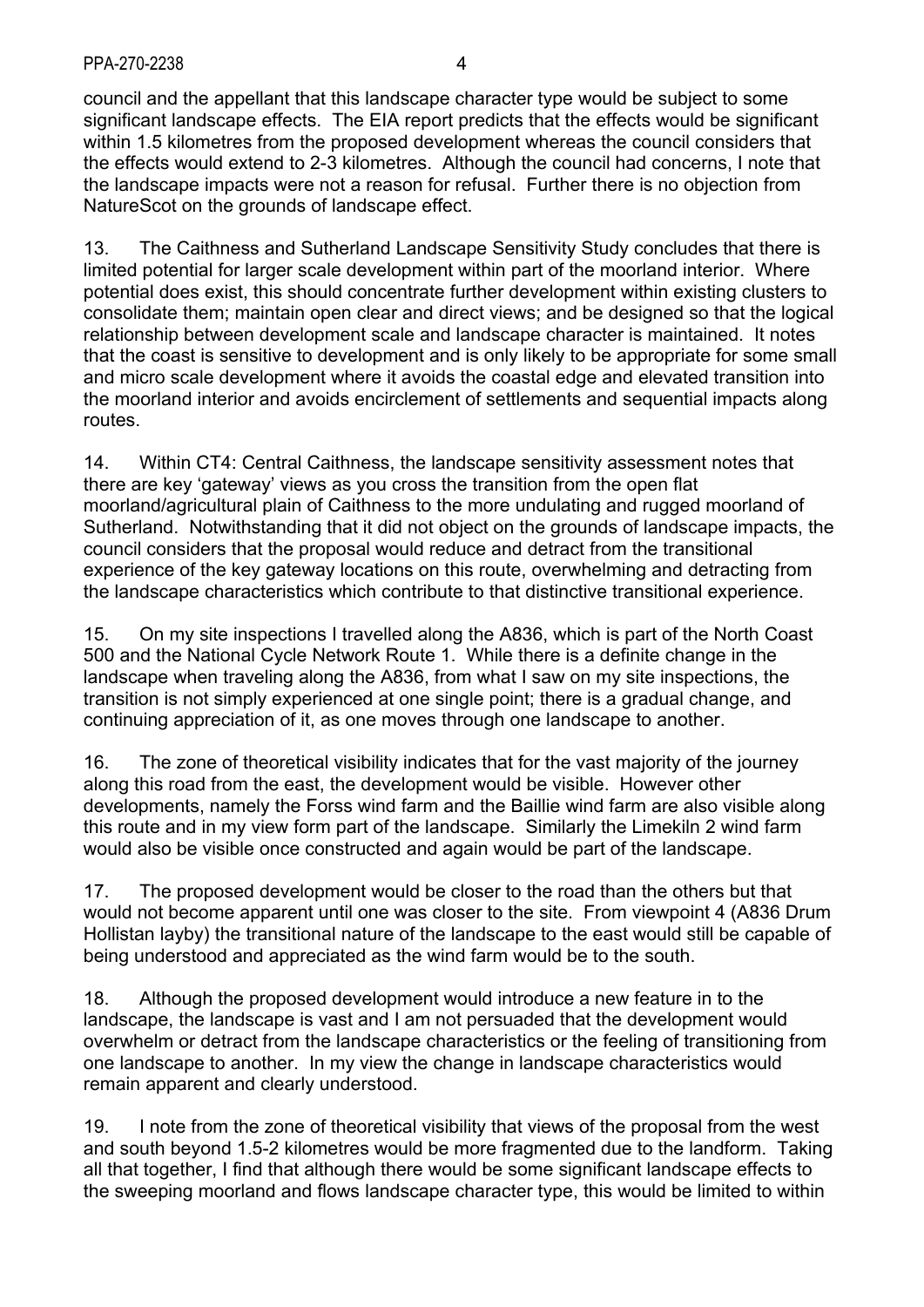around 1.5-2 kilometres of the development (rather than within 1.5 kilometres) as demonstrated by the zone of theoretical visibility.

20. The EIA report also concludes that there would be no other significant effects on landscape or seascape. There would be no significant effects on landscape designations including the special landscape areas at Farr Bay, Strathy and Portskerra, and Dunnet Head. Nevertheless the council considers that part of the high cliffs and sheltered bays landscape character type would be subject to some significant landscape effects as demonstrated by viewpoints 10 (Portskerra), 13 (Strathy Point) and 18 (Dunnet Head). However I note that again this was not identified as a reason for refusal.

21. The high cliffs and sheltered bays landscape character type relates to the cliffs along the north coast. The proposed development would be set back from the cliffs and there are limited locations from which the proposed development, the sea and the coast would be seen together. As illustrated by the zone of theoretical visibility, there would be limited and fragmented visibility of the wind farm.

22. Although the turbines would be visible to varying degrees, I accept that this does not necessarily mean that there would be an effect on the landscape character. Given the physical separation between the cliffs and the sea and the proposed development, and the intervening landform, I find that there would not be a significant impact on this landscape character.

## *Visual effects*

23. The visual impacts are addressed at chapter 7 of volume 2 of the EIA report supported by figures and visualisations in volumes 3a and 3b of the EIA report and appendices 7A and 7B of volume 4. Additional information and visualisations were also submitted in July 2021. Again the council and the appellant are in agreement that the methodologies employed in the assessment of visual effects generally follow good practice guidance at the time of publication. Again I have no reason to doubt that this is the case.

24. The council did however highlight that the proposed access tracks had not been included in the assessment but did not provide any assessment of its own in this regard. The EIA report includes a cross section of a typical access track which indicates that the track would have a final footprint in terms of width of 4 metres and would generally be level with the adjacent ground.

25. On the accompanied site inspection, from viewpoint 2 (A836 Dounreay) I saw the tracks being constructed through the forest for the Limekiln 2 wind farm. No trees would require to be removed to make way for the access tracks for the proposal and therefore the immediate context is different. I also noted how visible the A836 was from viewpoint 11 (Shebster) which is 6.66 kilometres from the site. Having done so, I am satisfied that beyond 5 kilometres, given their proposed width and ground level, the access tracks would not be likely to contribute to significant visual effects.

26. I note the appellant's assessment in its hearing statement that within 5 kilometres, the tracks would be visible from viewpoints 4 (A836 Drum Hollistan layby) and 8 (Beinn Ratha). The effects of the development from both these viewpoints are already predicted to be significant and therefore, I accept that the access tracks would not alter that assessment.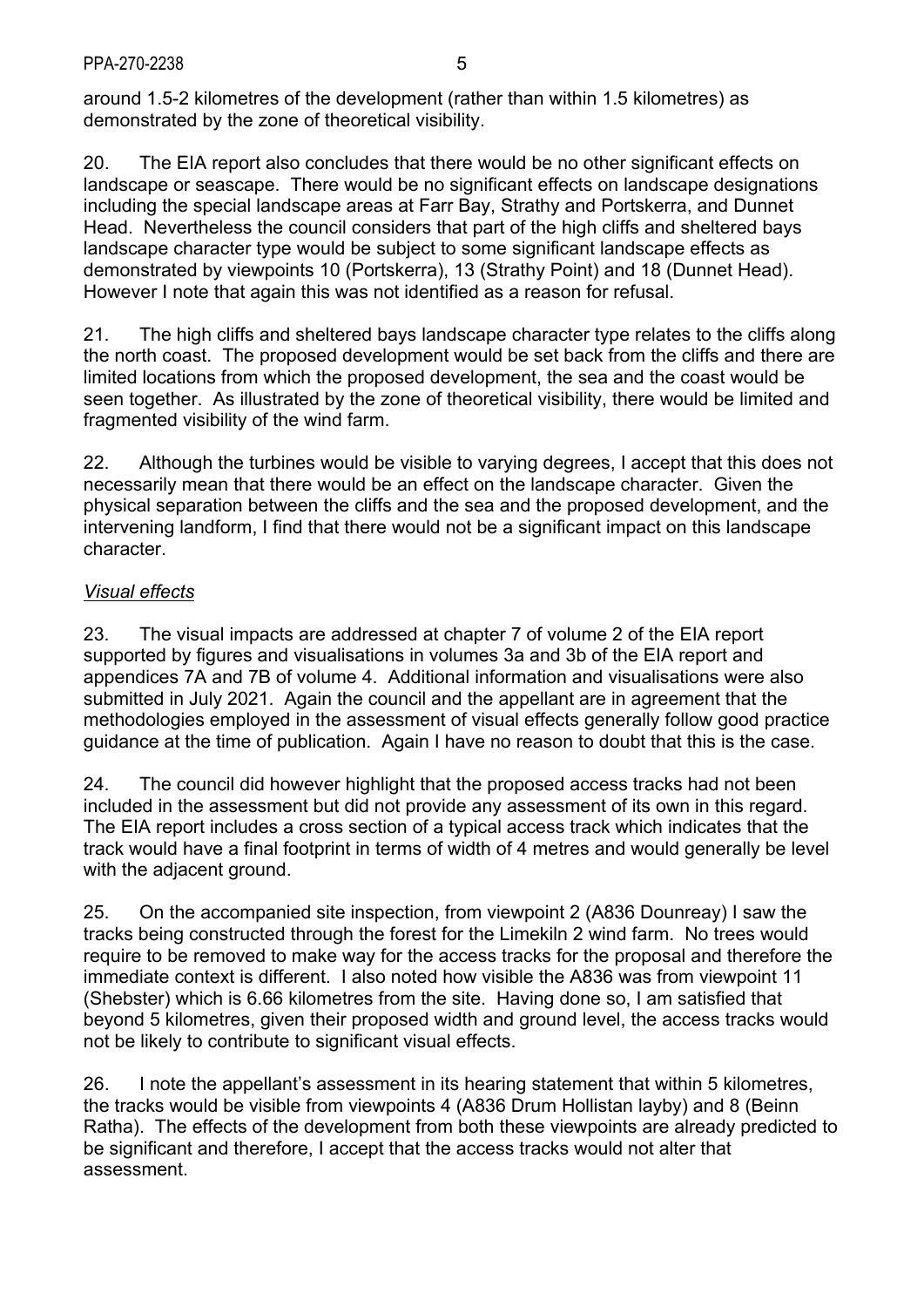27. Visual impacts have been assessed by reference to 20 viewpoints. The viewpoints were identified through consultation with the council and NatureScot. The council and the appellant agree that the viewpoints are representative of the types and locations from which there may be views towards the proposal development on a solus and cumulative basis. Further they agree that the viewpoint selection is appropriate for the scale and siting of the wind farm.

28. The appellant and the council have concluded that there would be significant visual effects at five viewpoints: viewpoint 3 (A836 Reay Church), viewpoint 4 (A836 Drum Hollistan layby), viewpoint 7 (Reay (footpath to Achins)), viewpoint 8 (Beinn Ratha), and viewpoint 9 (Sandside Bay Harbour) albeit that the council considers that generally the level of effect would be slightly greater than that predicted by the appellant. The EIA report also predicts that there would be cumulative impacts at 12 viewpoints, including the ones above, as set out in the appellant's assessment. This has not been disputed by the council.

29. I visited all of these viewpoints on either the unaccompanied or accompanied site inspections. Viewpoints 4, 7 and 8 are all within 2.5 kilometres of the proposed development; viewpoints 3 and 9 are around 3.2 kilometres away. Having regard to the extent to which the wind turbines would be visible from these locations I agree that there would be significant visual effects at these viewpoints.

30. In addition the council considers that there would be significant visual effects at viewpoints 1 (A836 Forss), 2 (A836 Dounreay), 5 (A836 Melvich), 10 (Portskerra), 11 (Shebster), 13 (Strathy Point), 14 (Lieurarary Hall), and 18 (Dunnet Head). I visited all of these viewpoints too. I have considered what I saw, the written evidence and assessments before me and the oral evidence given at the hearing session. I find as follows.

## *Viewpoint 1 (A836 Forss)*

31. Viewpoint 1 is approximately 13.1 kilometres from the nearest turbine. I accept that not all of the receptors using this route would be of high sensitivity. Nevertheless this is a principal tourist route as well as route well used by local residents, some of whom would be highly sensitive to the development. Indeed the council and the appellant agree that the sensitivity of this viewpoint is high.

32. The council and the appellant however disagree as to the magnitude of change; the appellant considers that it is low to negligible and the council, medium. All of the turbines would be visible between Baillie wind farm (and Limekiln 2 wind farm in the future) to the south and Forss wind farm to the north. However the presence of these wind farms would not in my view reduce the magnitude of the effect overall.

33. Even though it would be set back from them and would be more distant, the development would become a new focal point. Although set back from the coast, the development would be in a prominent location, in the middle of a gap in the view between the existing and consented wind farms which provides open and clear views of the moorland and beyond. In my view, it would appear as a standalone development and would lack cohesion with these other wind farms. I do not consider that the intervening distance would diminish this effect.

34. From what I saw when at the viewpoint I consider that the appellant has underassessed the magnitude. For the reasons set out above, I find that the magnitude is more likely to be medium than low to negligible. Therefore, rather than moderate to negligible, I find that the visual effect would be major/moderate and therefore significant.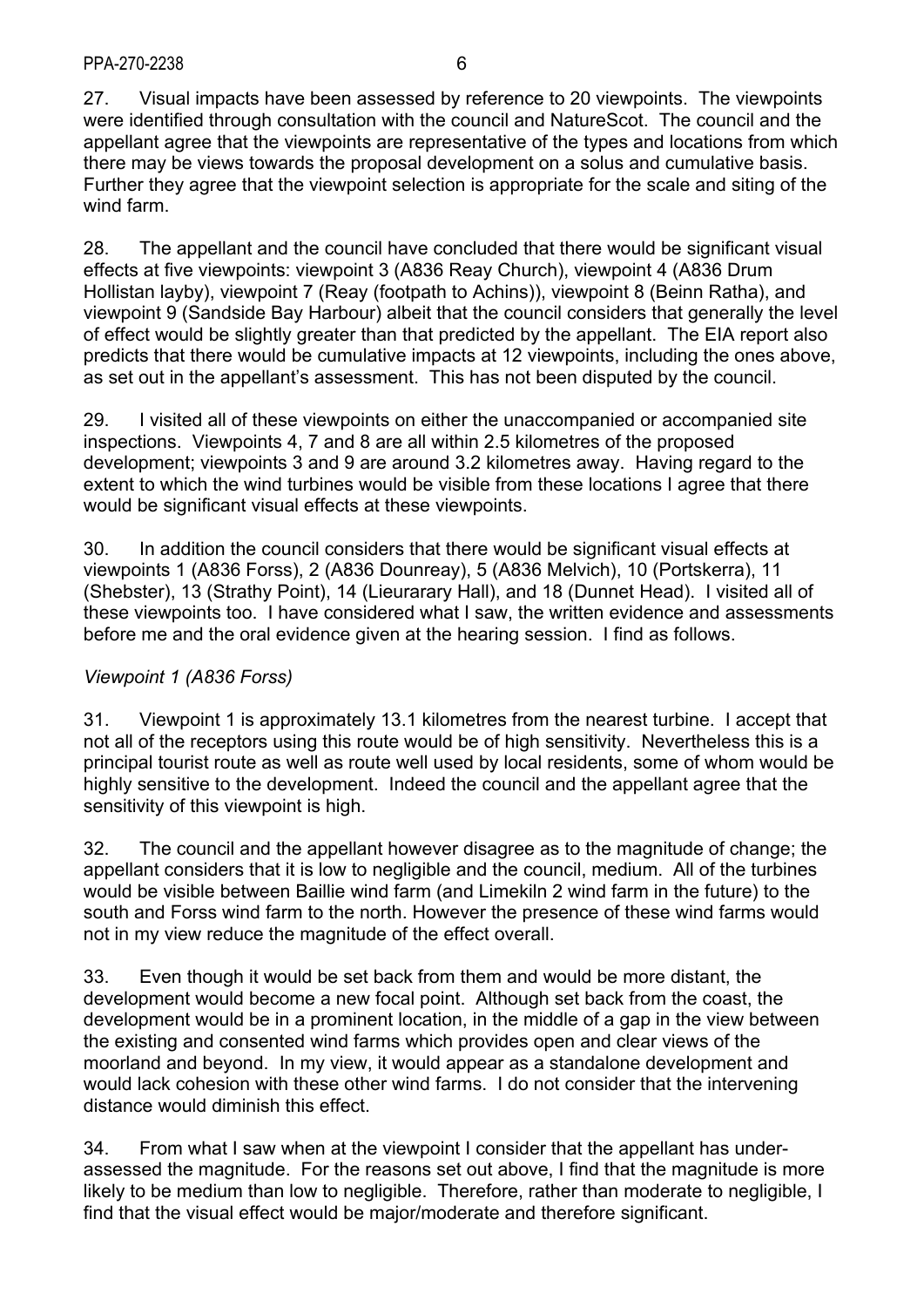## *Viewpoint 2 (A836 Dounreay)*

35. The council and the appellant disagree as to both the sensitivity and magnitude of change of viewpoint 2. This viewpoint is at the entrance to Dounreay, around 6.9 kilometres from the development. The appellant considers that the view is influenced by Dounreay reducing its sensitivity. However I am not convinced that is the case. Having been to the viewpoint, while Dounreay provides the immediate context, I am not persuaded that it characterises the landscape or the views from the viewpoint. I consider that viewpoints 1 and 2 are similar albeit viewpoint 2 is closer to the site and as such my analysis above in respect of viewpoint 1 applies equally to this viewpoint. Accordingly, I agree with the council that the sensitivity of this viewpoint is high.

36. Dounreay is in the peripheral view whereas the primary view is over the moorland and beyond. The turbines would again fill the gap in which there are currently few, if any, man-made features and no features of comparable height. Due to the reducing intervening distance the turbines would appear more prominent. The lack of cohesion with other wind farms would again be apparent. Taking that all together, I consider that the appellant has under assessed the effects. In my view the magnitude would be medium. Therefore I accept the council's assessment that the level of effect would be major/moderate (rather than minor/moderate) and therefore significant.

### *Viewpoint 5 (Melvich)*

37. The council and the appellant disagree as to the magnitude of change and thus the overall level of effect. From this viewpoint, which is 3.966 kilometres from the nearest turbine, there is a wide panoramic view which gives one an appreciation of the large scale of the landscape. The turbines would be screened to some extent by the landform so that only the blades of the turbines would be visible to differing extents. They would affect only a small area of the overall landscape and given the extent to which they would be visible, notwithstanding the lengths of the blades, I think they would have limited influence.

38. Further I noted that I could not see both the site and the coastline at the same time without turning. As such I consider that it would be difficult to draw a strong coastal association between the two. Consequently in my view there would be no impact on the coastal landscape as suggested by the council. Taking all that together, I accept the appellant's assessment that the magnitude of change would be low and thus the level of effect would be moderate and not significant.

### *Viewpoint 10 (Portskerra)*

39. Viewpoint 10 is 5.67 kilometres from the proposed development. Once again the council and the appellant disagree on the magnitude of change and consequently the level of effect. The turbines would be partially screened by landform, situated behind the moorland. Only the hub and blades would be visible. The turbines would be set back from the cliffs and in my view they would be perceived as being in land rather than on the coast. There would not be a strong relationship between the cliffs and the turbines.

40. Accordingly I do not consider that the proposed development would detract from the coastal panorama, the cliffs or the associated seascape. Further given their position within the landscape, the screening by the landform and the wide open views in this location, I find that a relatively small area of the view would change. I therefore accept the appellant's assessment of the magnitude and the sensitivity. I agree that the effect would be moderate and not significant.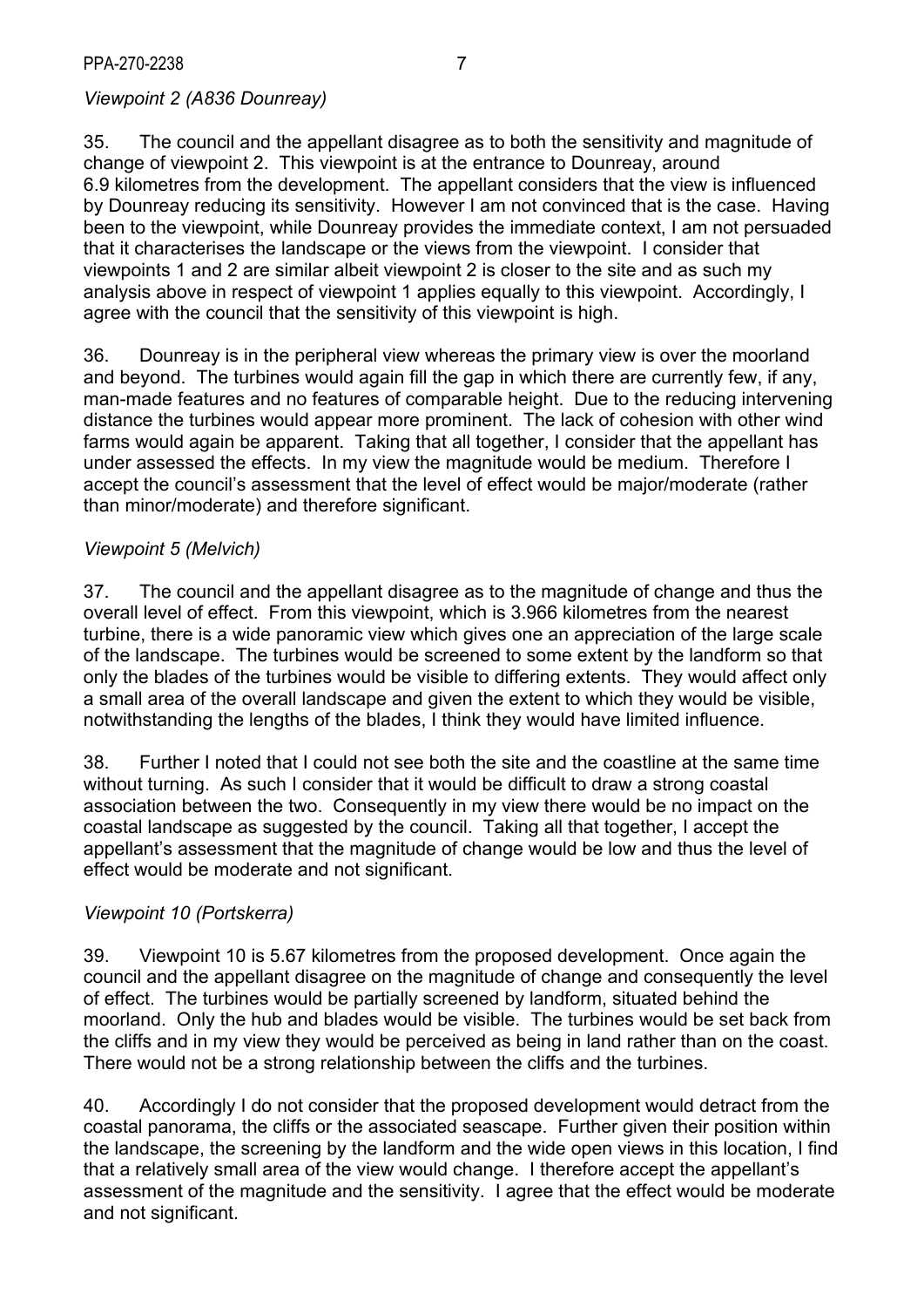# *Viewpoint 11 (Shebster)*

41. Once again the council and the appellant disagree on the magnitude of change and the level of effect in relation to this viewpoint. At viewpoint 11, which is 6.66 kilometres from the development, I saw that the sea is only just discernible in the distance in oblique views to the north but would not be visible behind the turbines. Accordingly I do not consider that the development would have a significant impact on the seascape or the coast.

42. From what I saw I consider that any screening from the localised landform and mature woodland at Achvarasdal Wood would be limited. Unlike viewpoints 5 and 10 all of the turbines and blades would be visible from this viewpoint. The development would be in an area which is presently absent of turbines. I understand that the Limekiln 2 wind farm would be visible from this viewpoint and would be prominent.

43. Nevertheless, due to the elevated position of the site and the height and proportion of the proposed turbines, I do not consider that either the presence of Limekiln 2 wind farm or the intervening distance would suppress the overall visual effect of the proposed development or make it less prominent.

44. I consider that the Limekiln 2 wind farm has already compromised the expansive and open view from this location. As such the view across the moorlands towards the site and beyond in my view has more value. Taking all of this together, I find that the magnitude of change is medium rather than low as assessed by the appellant. Accordingly I accept the council's assessment that the level of effect would be major/moderate and significant.

## *Viewpoint 13 (Strathy Point)*

45. Again the council and the appellant disagree on the magnitude of change and consequently the level of effect. When viewed from viewpoint 13, which would be 11.431 kilometres from the nearest turbine, the development would be viewed in a coastal landscape context with the Limekiln 2 wind farm turbines in the background. As such I accept that there would be no increase in the horizontal spread of turbines. Both the Forss and Baillie wind farms are visible from this viewpoint.

46. The proposed development and the sea would be viewed together however the turbines would be some distance behind the cliffs, set back behind the ridge of the moorland. In the main only the hubs and the blades would be visible. Accordingly I do not consider that there would be a significant effect on the coastal landscape or seascape. The landform would also help to mitigate the impact on the landscape as would the panoramic views. Taking all of this together I accept the appellant's assessment of the magnitude and consequently the level of effect which would not be significant.

## *Viewpoint 14 (Lieuraray Hall)*

47. This viewpoint would be 12.488 kilometres from the nearest turbine. Once again the council and the appellant disagree on the magnitude of change and the level of effect. Baillie wind farm is visible to the north of the viewpoint and Limekiln 2 wind farm would be visible to the south. While I accept that these wind farms would flank the proposed development as suggested by the appellant, due to their height and proportions. I do not consider that the turbines would be a small feature in the background, viewed intermittently.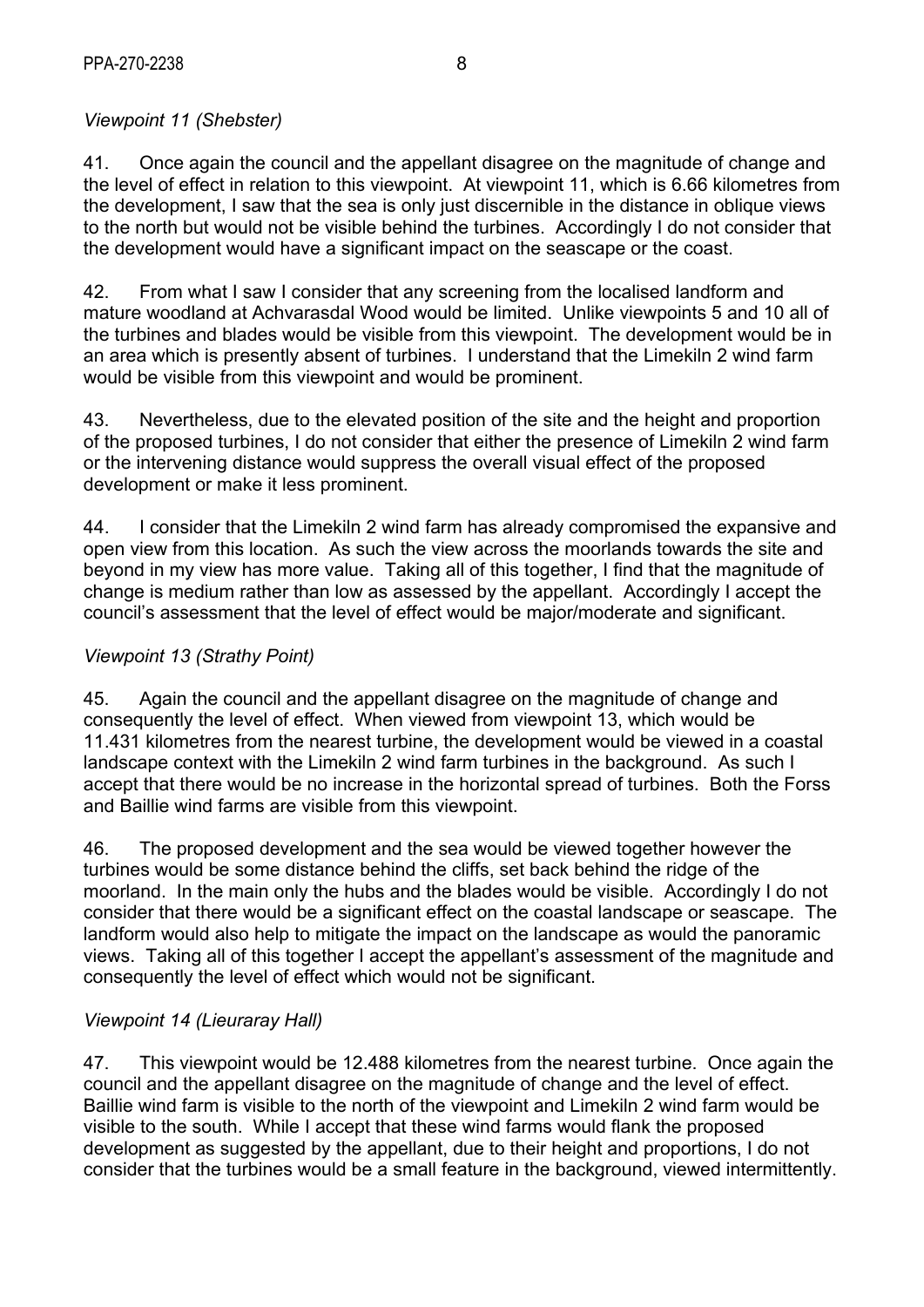48. Again the proposed development would fill a gap between these wind farms and although it would be further away, given the height and proportion of the turbines and their location in an area currently absent of turbines, the development would in my view still be prominent. However I do not consider that it would be dominant as suggested by the council due to the intervening distance and the presence of the other wind farms in the foreground. I therefore find that the magnitude is more likely to be low rather than negligible. However I am not persuaded that it would be medium as assessed by the council. Having reached that conclusion I find that the level of effect would be moderate rather than moderate to negligible but would not be significant.

## *Viewpoint 18 (Dunnet Head)*

49. From this viewpoint, the nearest turbine would be 29.57 kilometres away. Again the council and the appellant disagree as to the level of magnitude and thus the level of effect. From what I saw on my site inspection, given the intervening distance, the panoramic view and the other man-made features including various wind farms both across the landscape and between the viewpoint and the proposed development, I do not consider that the development would significantly alter the view.

50. As the turbines would be set back from the cliffs, I do not consider that there would be an impact on the seascape. The cliffs would remain a dominant feature in the landscape and I do not consider that the proposal would undermine that. Taking all this together, I agree with the appellant's assessment that both the magnitude and level of the effect would be negligible.

# *Overall conclusion*

51. In conclusion I find that the proposal would have significant visual effects both close to the proposed development, within 3.2 kilometres and also at greater distances between 6.5-13 kilometres beyond the site. The nature of these effects is illustrated with reference to 8 viewpoints: viewpoint 1(A836 Forss), viewpoint 2 (A836 Dounreay), viewpoint 3 (A836 Reay Church), viewpoint 4 (A836 Drum Hollistan layby), viewpoint 7 (Reay (footpath to Achins)), viewpoint 8 (Beinn Ratha), viewpoint 9 (Sandside Harbour), and viewpoint 11 (Shebster).

## *Impacts on the village of Reay*

52. The impacts on residential amenity are addressed in chapter 7 of volume 2 of the EIA report supported by figures in volume 3a and also appendix 7C of volume 4 of the EIA report. The nearest settlement to the development would be the village of Reay which is approximately 2 kilometres to the east. All of the parties to the hearing sessions accepted that no effects would arise at any residential property in relation to the visual component of residential amenity such that it might become widely regarded as an unattractive place in which to live. The parties therefore agreed that amenity at residential properties was not a determining issue and did not require to be considered at the hearing session. From what I saw on my site inspection I accept this conclusion.

53. Nevertheless both RAWOG and Caithness West Community Council consider that the proposed development, together with Limekiln 2 and Baillie wind farms (both of which are, or would be, visible from some parts of the village) would create a sense of encirclement from within Reay.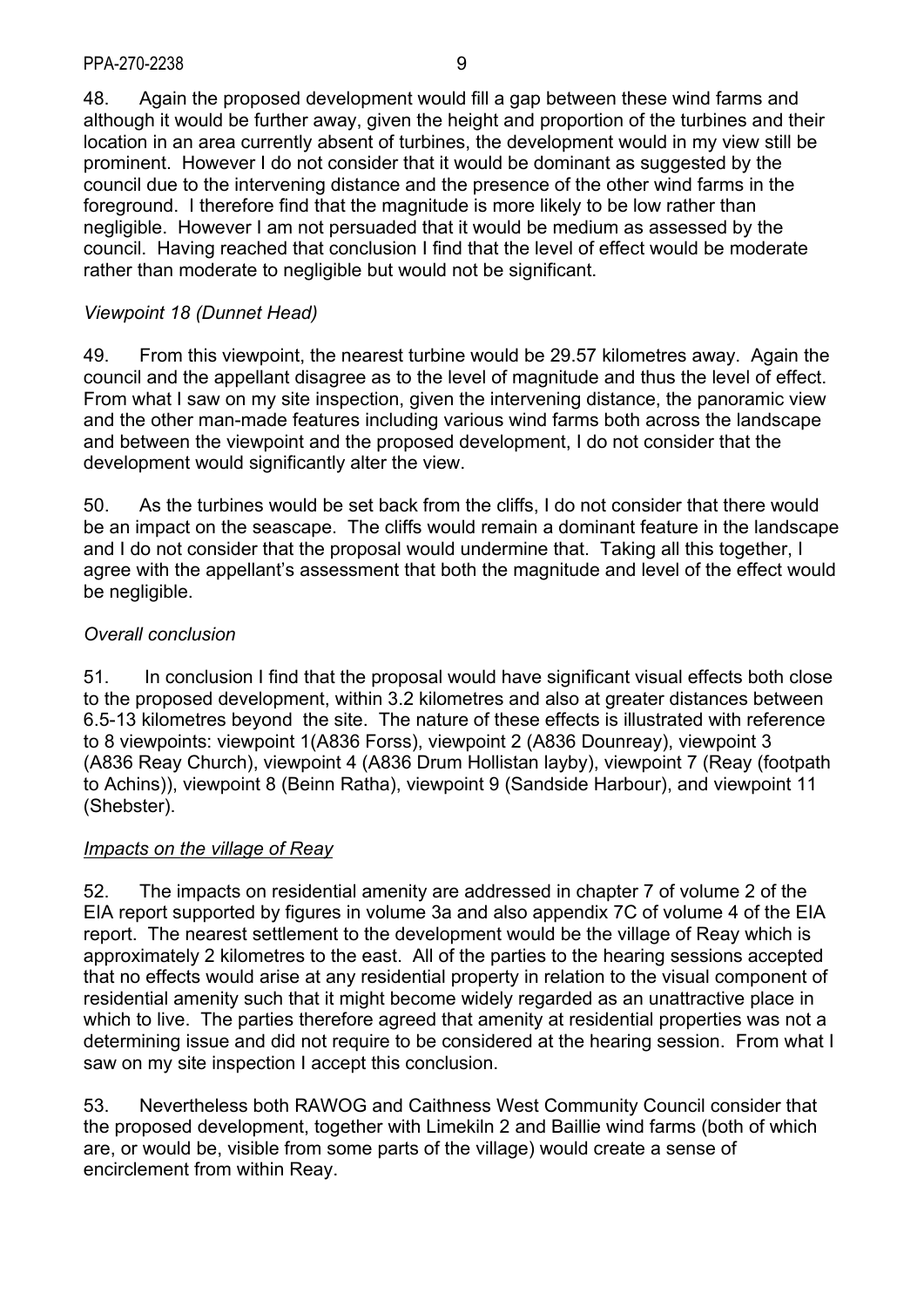54. As demonstrated by the zone of theoretical visibility, the turbines would be visible when approaching and entering the village along the A836 from both the east and west (although when traveling from the west one would pass the turbines before entering the village). The development would be theoretically visible from a significant part of the village and from some of its key facilities, for example the golf course and the church.

55. However I saw on my site inspection that visibility may not be as extensive as suggested by the zone of theoretical visibility as it does not take account of any screening from buildings, vegetation and the landform. Nevertheless I consider that from many parts of the village, the turbines would be prominent. Indeed, the parties agree that the visual impact would be significant. This is illustrated by viewpoints 3 (A836 Reay Church) and 7 (Reay (footpath to Achins)). From the visualisations and from my site inspections, I agree with that assessment.

56. The development and the Limekiln 2 wind farm would be clearly visually separated by Beinn Ratha which is a prominent feature in the landscape in the vicinity of Reay. In my view this would reduce the perception of being encircled. Nevertheless it is possible that both developments would either be viewed together from some parts of the village or seen from separate views from the same receptor.

57. While I accept that the cumulative effects would therefore be significant, both developments (and Baillie wind farm) would not be seen from all of the village, again due to the screening from buildings, vegetation and landform and the location of the wind farms. That is not to say that where one, both or all of these wind farms would be seen, the impact would not be significant. On the contrary, I consider that it would be significant and that is not disputed. Nevertheless taking this all together I do not consider that the settlement could be described as being encircled by wind energy developments.

## *Effects on wild land area 39 (East Halladale Flows)*

58. The development would be located outwith the wild land area, around 0.9 kilometres at the closest point but it would be visible from within parts of the wild land. I accept that there is no outright presumption in either the development plan or national policy against the development of a wind farm that has significant effects on the perception of the wild land qualities from within it due to the turbines sited outwith it.

59. The impacts on the wild land area are assessed at chapter 7 of volume 2 of the EIA report supported by figures and visualisations in volumes 3a and 3c of the EIA report and appendix 7D of volume 4. Additional information and visualisations were also submitted in July 2021. It is not disputed that the appellant's assessment of the likely effects on the wild land area is adequate and appropriate. Although its assessment is based on sub-areas and NatureScot assessed the wild land area as a whole, it was agreed that this did not result in any material difference. Having considered the evidence before me and from what I heard at the hearing, I am satisfied that that is the case.

60. Both the appellant and NatureScot agree that there would be significant effects on wild land qualities 1, 2 and 4, principally in the northern parts of the wild land area. There would be no impact on wild land quality 3. Having considered the descriptions of the wild land qualities and the parties' assessments, I accept these conclusions.

61. However the consequence of these effects is not agreed. I therefore consider that the dispute between these parties is limited to the importance of these effects. In that regard I note that neither the Onshore Wind Energy Supplementary Guidance nor Scottish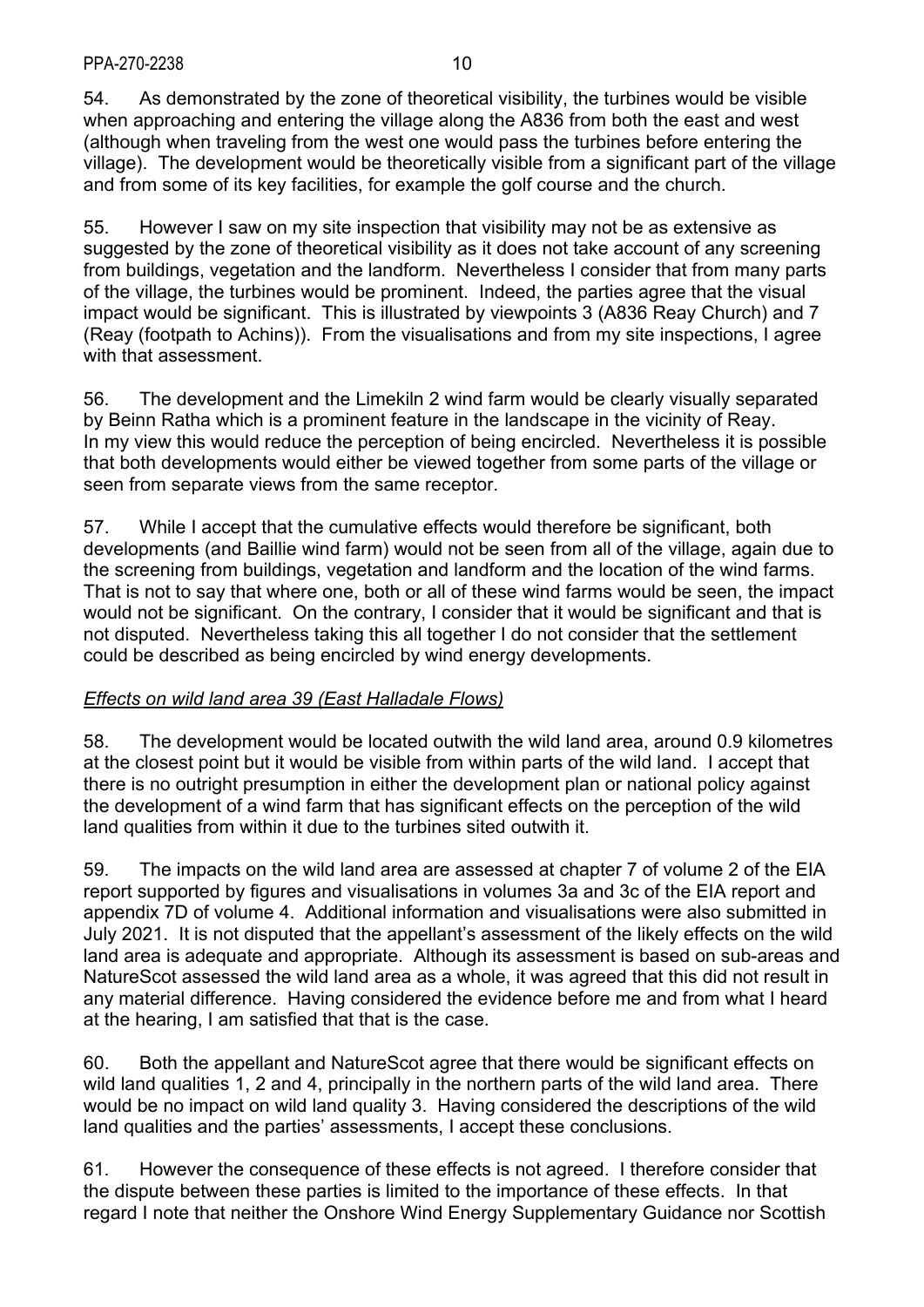Planning Policy contain a test or a threshold that assists in determining whether or when such effects would be unacceptable. Therefore I consider that it is a matter of planning judgement.

62. The reporters who considered the Drum Hollistan 1 wind farm also considered at the same time the proposed Limekiln 2 wind farm. They considered both the individual and cumulative impacts of both schemes when reaching their conclusions. From the evidence before them, they concluded that the effect upon the wild land would not be so great as to justify refusal.

63. Although Drum Hollistan 1 was refused, the Limekiln 2 wind farm was approved. This in my view changes the baseline against which any subsequent application should be considered. Separately although the proposed number of turbines has decreased, their proportions would be different and therefore their effect would be too as illustrated in the visualisations of both schemes. As such I cannot agree with the appellant that nothing material has changed which could alter the previous reporters' conclusions. Consequently I do not accept that I am bound to reach the same conclusions as the previous reporters.

64. Although several wind farms can be seen from a large part of the wild land area, they do not all have the same effect. To the east and west those wind farms that are visible are in the far distance and from my experience have little impact on the perception of the wild land qualities. The effect depends to a large extent on the proximity of the development to the wild land area itself.

65. The cumulative zone of theoretical visibility shows the proximity of and the extent to which the Limekiln 2 wind farm would be visible from within the wild land area. From this it is reasonable to conclude that there would already be a weakening of the wild land qualities in those areas particularly around viewpoints A, C and D. As a consequence I consider that the ability to perceive the wild land qualities from the wild land would already be diminished due to that change in the baseline.

66. The cumulative zone of theoretical visibility also shows the areas from where the proposed development would be visible. While there is some overlap, there are areas from which the proposed development would be seen but from which the Limekiln 2 wind farm would not. From what I saw and experienced on my site inspection, given the relative remoteness of these areas particularly to the north and in the interior of the wild land area, I consider that these are areas where the wild land qualities are at present well expressed.

67. As some the wild land qualities in parts of the interior would already have been affected by the Limekiln 2 wind farm, in my view these remaining areas not so affected are more vulnerable to further attrition and accordingly they become more important and valuable.

68. From what I saw and experienced on my site inspection, in my view the proposal would be dominant when within the wild land area looking north particularly around viewpoints A, B and D. The horizontal field of view may well have decreased when comparing this scheme with Drum Hollistan 1 wind farm, however in my view that is largely irrelevant. I am not comparing this scheme with what came previously. What is important is the impact of the scheme on the overall perception of the wild land area qualities, the 360 degree experience when within the wild land, which I accept is more than just the visual impact.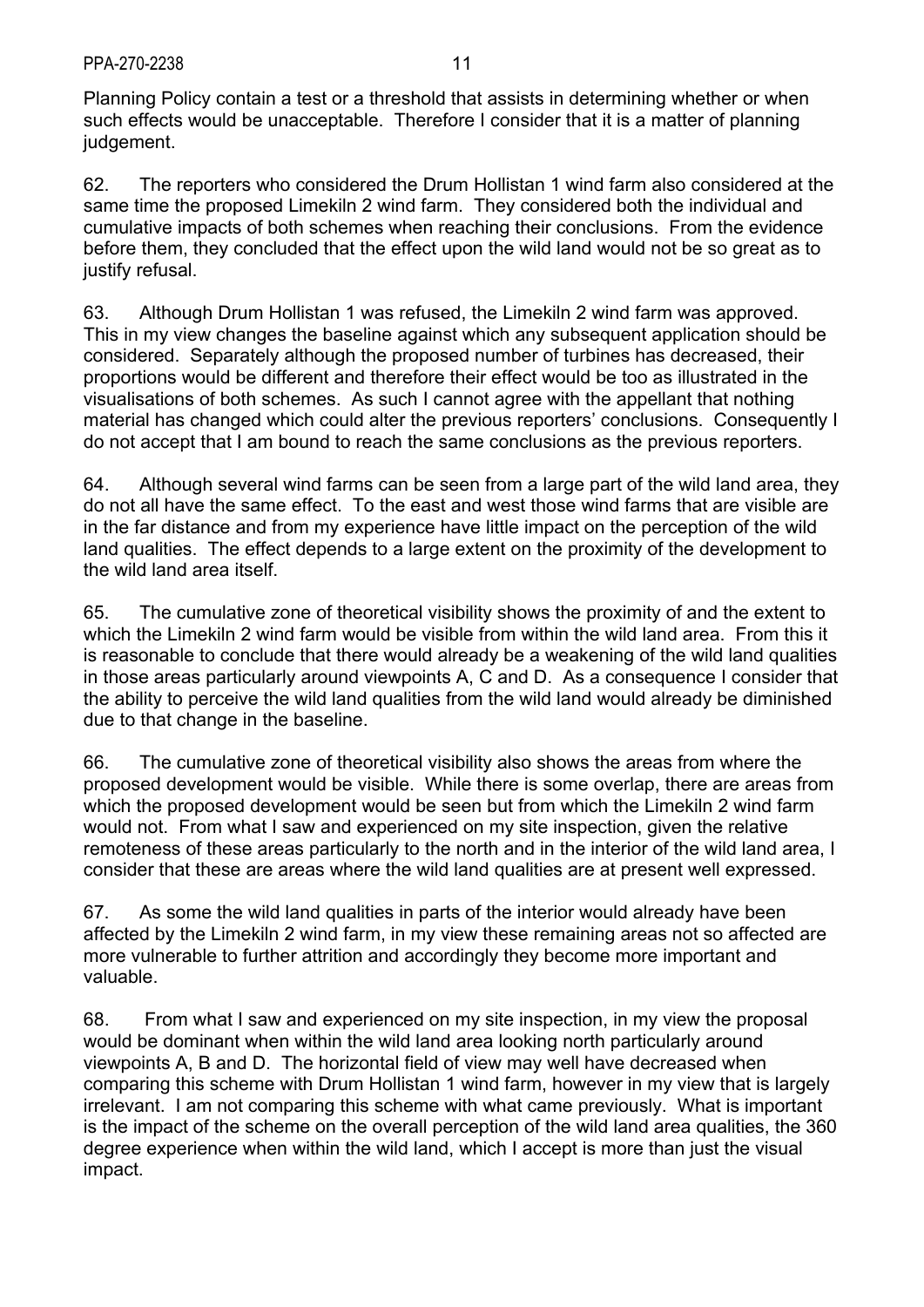69. The Limekiln 2 wind farm would be visible but not always in the same view or at the same time as the proposed development. In any event the Limekiln 2 wind farm would be viewed against the context of the woodland in which it is situated and the backdrop of the Baillie and Forss wind farms. All of these feature alter the landscape and its openness, simplicity and perceived naturalness.

70. When looking northwards from within the wild land area towards the site and beyond, the view is vast, open and expansive with a notable lack of prominent man-made features. When within the wild land, it is difficult to perceive scale and distance; the naturalness continues from the wild land area northwards to the site and beyond which gives the feeling that the wild land area is more extensive than it actually is. There is no perceived end to it until the A836 and the coastline beyond.

71. Unlike the views to the west and east, there are very few focal points within this view to the north. I accept that once constructed Dounreay Tri would be visible. Nevertheless the development would introduce a new dominant focal point which in my view would alter the sense of naturalness and remoteness and would foreshorten the scale of the landscape. I consider that in views from some parts of the wild land area the development would look isolated and would therefore attract greater focus due to the simplicity of the wild land area itself. Although the development would have no impact on views to the south, the view to the north offers a different experience given its coastal backdrop.

72. For all these reasons I find that, as the wild land qualities have already been eroded by the approval of the Limekiln 2 wind farm and given the significant impact that the proposal would have on the wild land qualities 1, 2 and 4, the development would have a significant adverse impact on the wild land area which I consider would be unacceptable.

## *Benefits of the proposal*

73. Chapter 6 of the EIA report contains the results of the carbon assessment based on the carbon calculator. The proposal would have an indicative capacity of up to 35MW. The expected capacity factor is 31% which I understand is representative of the north of Scotland. It is estimated that it would generate around 80 GWh of renewable electricity per year contributing around 0.23% of the 2020 renewable target. It is estimated that as a result of the construction, around 48,000 tonnes of carbon dioxide are likely to be produced however only 17% of this would come from organic carbon losses from peat on the site.

74. As a result of restoration to degraded peat bog, there would be a carbon gain of just over 1,100 tonnes. In addition, the carbon dioxide savings would be in the region of 20,000 tonnes per annum based on the current grid mix which includes nuclear and renewables. Accordingly the expected carbon payback would be 2.3 years. The ratio of carbon emissions to power generation is estimated at 0.025 which I understand is significantly lower than the current grid-mix of 0.4096.

75. The socio-economic benefits are set out in chapter 16 of the EIA report. The appellant estimates that the total capital cost of construction would be in the region of £38.2 million. Assuming 47% of that would be spent in the United Kingdom, 8% of that would be spent in the Highlands and 90% in Scotland. During construction approximately 149 job years would be created at a national level with approximately 102 of these at the regional level. This equates to around 5 direct full–time equivalent jobs per year of the development's lifetime and to a gross value added impact for the Highland region of around £4.2 million.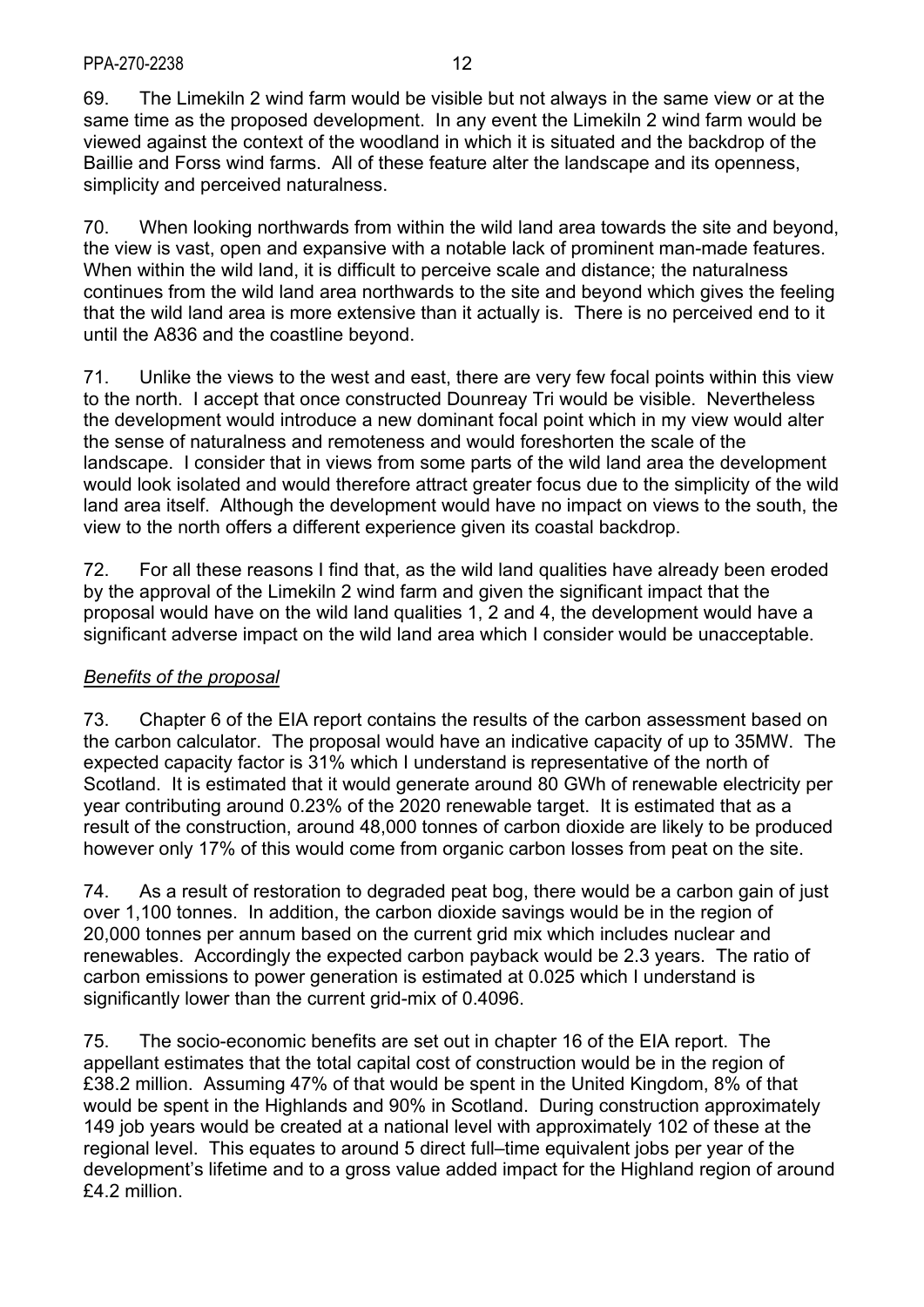76. During the operation of the development approximately £1 million would be spent in Scotland with £739,237 in Highland. Having considered these figures I believe that they are slightly higher than would be the case if it is assumed that only 87% of the total operational spend would be in the United Kingdom as suggested at paragraph 16.6.3 of the EIA report. Nevertheless there would be considerable spend in the area.

77. Around 22 job years would be created during the operation; 11.5 in Highland which equates to a total gross value added impact of £468,567. There would be benefits during decommissioning however these would be considerably less. In addition a new visitor car park with electric charging points would be constructed on the site near its entrance from the A836.

78. There would also be a community benefit fund of up to £175,000 distributed to local communities. Separately there would be a shared ownership scheme whereby investors would receive a proportionate share of the wind farm's revenue on investment. I understand that a number of businesses have already entered in to a memoranda of understanding in this regard. However it is recognised in the EIA report that these benefits are not material considerations.

## Other impacts

79. The EIA report assesses a wide range of other impacts: noise; shadow flicker; ecology; protected species; ornithology; hydrology, hydrogeology and geology; cultural heritage; access, traffic and transport; socio-economics; and communications infrastructure and electromagnetic interference. The council has not founded its refusal on any of these impacts and I note in this regard that there are no outstanding concerns on the part of key agencies, subject to the imposition of appropriate conditions. In addition to those affects relating to landscape and visual impacts and the effects on the wild land area which are considered above, the EIA report identified the following environmental effects.

80. At chapter 8, the EIA report predicts that, subject to the imposition of conditions and the implementation of the mitigation measures, there would be no significant effects due to noise. I note that the council's environmental health department did not object to the scheme subject to conditions on noise limits being imposed. In respect of shadow flicker, chapter 9 finds that no residential properties are within 11 rotor diameters of the proposed wind turbines. Consequently I am satisfied that there are no residential properties that would receive shadow flicker effects from the development.

81. Chapter 10 of the EIA report assesses the impact on ecology. Again subject to the implementation of the mitigation measures secured by way of condition, there would be no significant residual impacts. Similar chapter 11 predicts that there would be no significant residual impacts on any protected species.

82. Chapter 12 of the EIA report assesses the impact on ornithology. This concludes that as there is no connectivity between common scoter and the development there would be no significant impact on the this species and therefore no impact on the Caithness and Sutherland Protection Area. This was the same conclusion that NatureScot reached and therefore they raised no objection on this ground. Nevertheless the RSPB raised the possibility that the common scoter breeding in the special protection area may cross the proposed wind farm site and objected on that basis.

83. The appellant provided supplementary information to support the conclusions of the EIA report however RSPB maintained its position. The appellant offered, if planning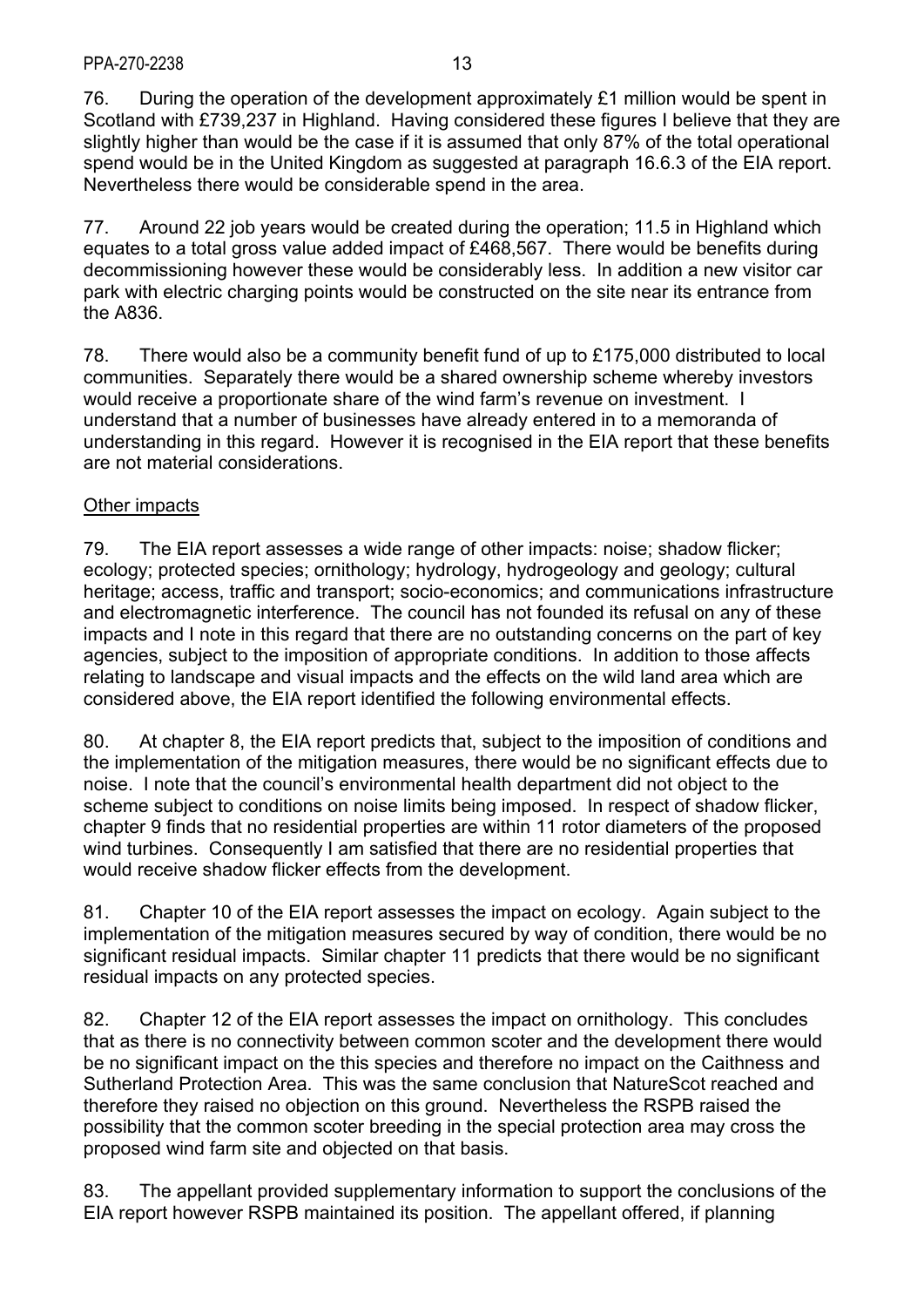permission was granted, to contribute to a research programme into common scoter movements in and around the special protection area. In response the RSPB requested additional enhancement actions in the Habitat Management Plan and encouraged collaboration with other developers to produce a conservation management programme for the flows population and the funding of a scoter project officer.

84. Although initially the appellant agreed to contribute, it no longer intends to do so. The RSPB in its representation to the appeal did not repeat its request for additional enhancement actions but otherwise it maintained its position. Although NatureScot would be supportive of the appellant contributing toward a scoter management programme and project officer, given the conclusions of the EIA report with which it agreed, it did not consider that it was appropriate to recommend this as a condition.

85. I have considered the EIA report, NatureScot's objection and its further written submission, the appellant's responses to both the RSPB and NatureScot, and the submissions from RSPB. While I acknowledge RSPB's concerns, there is no evidence before me which supports its position or which demonstrates that such a condition is necessary. I therefore accept that there would be no significant impact on the common scoter and no need for additional mitigation measures or funding contributions to be made.

86. The impact on hydrology, hydrogeology and geology is assessed in chapter 13. I note from the EIA report that the construction of turbine 11 and its associated crane pad and some of the track sections would result in significant impacts as would the excavation of peat. However various mitigation and management requirements are identified including the appointment of an ecological clerk of works and the use of a Construction Method Statement and a Construction Environmental Management Plan. In addition specific mitigation to deal with peat slide risk, sediment control and to reduce the impact on ground water dependent terrestrial ecosystem as well as the development of a peat restoration plan has been proposed.

87. I am satisfied that this mitigation could be secured by way of planning conditions which would reduce the significance of the impacts. The mitigation and the terms of the conditions agreed between the council and the appellant would also address the concerns of the Scottish Environment Protection Agency who did not object to the scheme but requested a number of recommended conditions.

88. No predicted residual significant effects are predicted on cultural heritage assets as set out in Chapter 14 of the EIA report. There are no objections from either the council's historic environment team or Historic Environment Scotland.

89. Chapter 15 assesses the impact that the proposal would have on access, traffic and transport. Neither Transport Planning of the council nor Transport Scotland objected to the proposal subject to appropriate planning conditions being attached to any planning permission. During the construction period, there would be a significant percentage increase in HGV traffic particularly at Reay however due to the duration and number of additional overall daily HGV movements on this section of road, only 24 per day at the busiest period during the construction period, the overall impact is considered to be minor.

90. I note that the assessment has been carried out on a worst case basis. Given that Limekiln 2 wind farm has been consented and that, as I saw on my site inspection, construction is underway, I am satisfied that there would be no significant cumulative impacts. In any event mitigation measures, including a Construction Traffic Management Plan, would help to mitigation any impacts.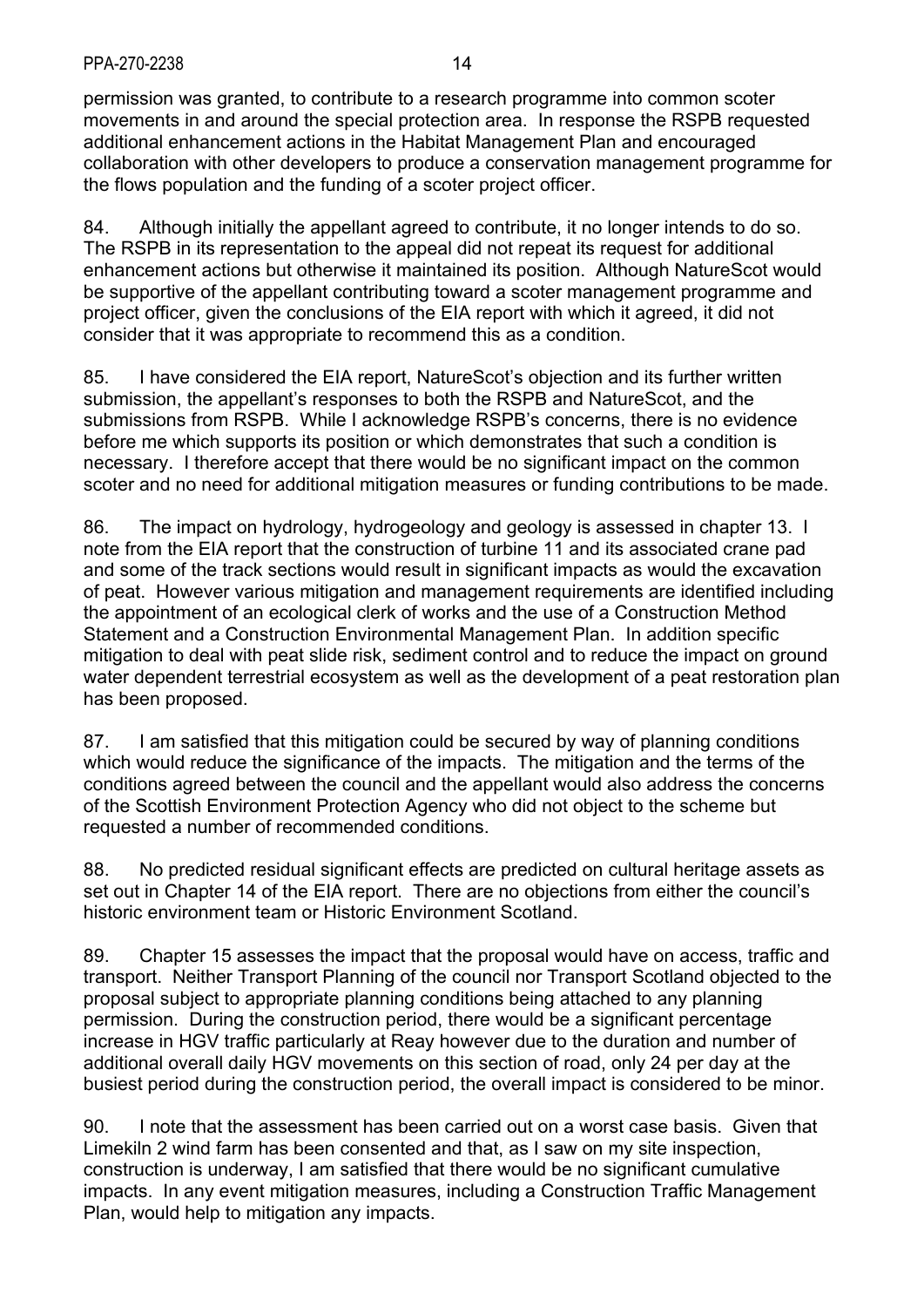91. Communications infrastructure and electromagnetic interference are considered in chapter 17 of the EIA report. This concludes that there would be no unacceptable interference to any existing infrastructure, telecommunication services or aviation. Highlands and Islands Airport Limited originally objected to the proposal as it would be within the safeguarded areas for Wick airport. However as it has now begun radar safeguarding at the airport, it has withdrawn it objection.

### Compliance with the local development plan (including the criteria in the Onshore Wind Energy Supplementary Guidance)

92. I have not been referred to any specific policies within the Caithness and Sutherland Local Development Plan that are of particular relevance to my consideration of this appeal. I note that the plan recognises that investment in renewable energy generation in north Highland is not only helping to meet council and national climate change targets but it has also delivered economic benefits for the area. Nevertheless it also recognises the importance of the environment and heritage; one of the plan's vision outcomes is that valued assets are safeguarded.

93. The Highland-wide Local Development Plan is more than eight years old. I deal with the consequences of this later in this decision notice. Nevertheless I am satisfied and the parties agree that it remains broadly consistent with the provisions of Scottish Planning Policy. Policy 67 is concerned with renewable energy developments. It supports proposals that are located, sited and designed in such a way that they will not be significantly detrimental overall, either individually or cumulatively with other developments and having regard to any significant effects on 11 specified matters. Such matters include landscape and visual impacts; impacts on natural features; and impacts on amenity.

94. The policy also requires the decision maker to consider the contribution that a scheme would make to meeting renewable energy targets and any likely positive or negative economic effects it is likely to have on the local and national economy. It recognises that all of these considerations require to be balanced. Account should also be taken of any mitigation measures.

95. The Onshore Wind Energy Supplementary Guidance provides additional guidance on the principles set out in policy 67 and replaces the Highland Renewable Energy Strategy referred to in the policy. The supplementary guidance includes a spatial framework which accords with table 1 of Scottish Planning Policy. At section 4 there is a framework for assessing the likely impact of a development based on 10 criteria or thresholds. I note that the guidance makes it clear that these criteria are not absolute requirements. Importantly the guidance is not intended to provide additional policy tests going beyond policy 67 however it assists in the application of policy 67.

96. Policy 67 also provides that the council will assess proposals against other policies of the development plan. In that regard, the council drew my attention to two other more general policies, policy 28 Sustainable Design and policy 57 Natural, Built and Cultural Heritage. I accept that policy 57 insofar as it relates to wild land is relevant however given the publication by NatureScot of its guidance on wild land, I agree with the appellant that it is now largely out of date. As it is agreed that there would not be a significant impact on any special landscape area, I am not persuaded that this policy is relevant in that regard.

97. There is considerable overlap between these more general policies (polices 28 and 57) on the one hand and policy 67, which is so comprehensive, on the other. Accordingly, in my view policy 67 is the most relevant to my consideration of this appeal and is the key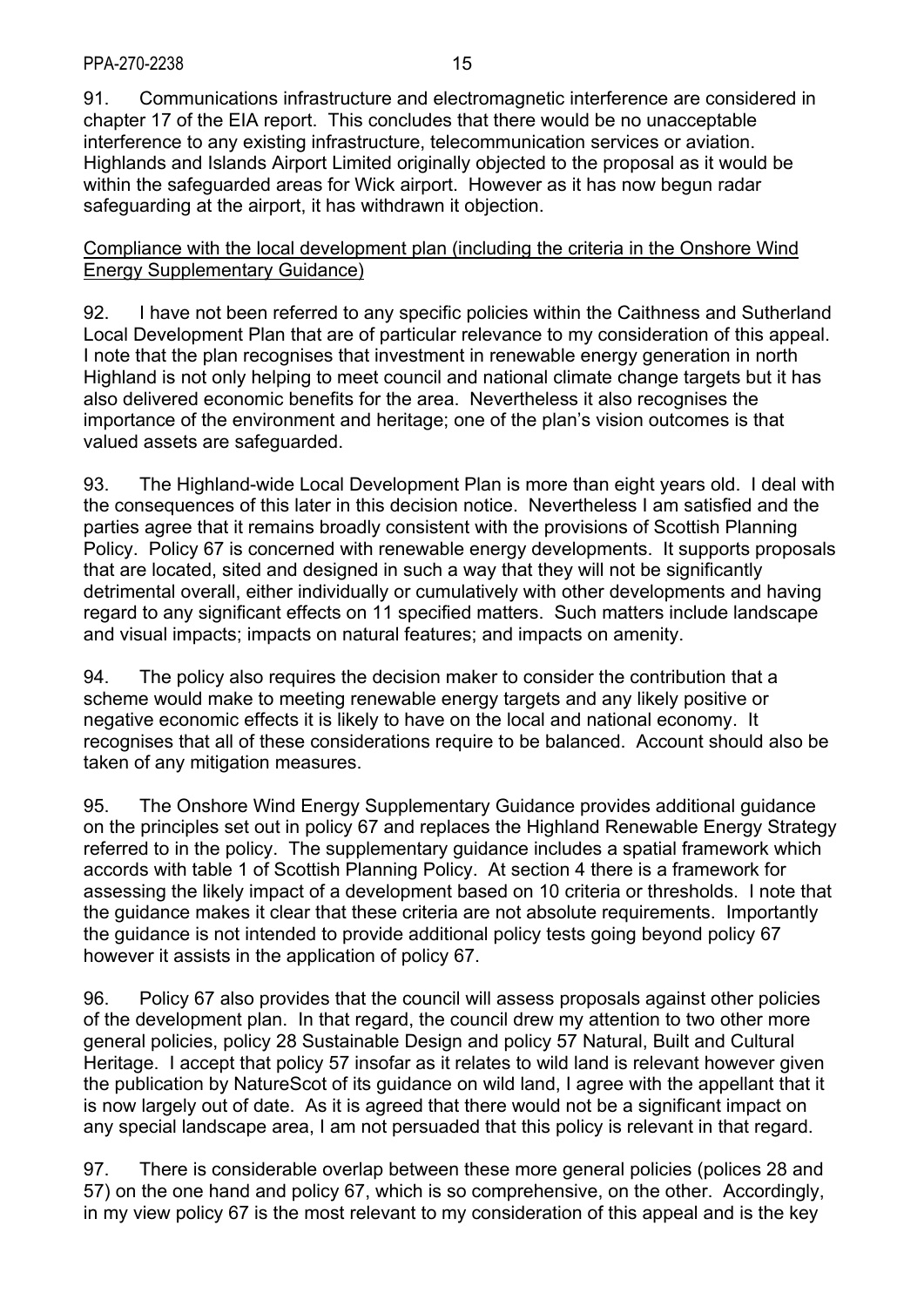policy, together with the associated supplementary guidance, against which the proposal should be assessed given its specific focus on renewable energy developments.

98. Turning to policy 67 and the factors which require to be considered I find as follows. As summarise above, the proposal would make a contribution to meeting renewable energy generation targets. It would also have a positive effect on both the local and national economy both in terms of jobs creation and added spend. There would also be a reduction in carbon emissions. In addition there would be a shared ownership scheme as well as a community benefit fund estimated to be in the region of £175,000 over the lifetime of the project. However I agree that these benefits are not material considerations.

99. The site lies within a group 2 area of significant protection of the spatial framework of the Onshore Wind Energy Supplementary Guidance due to the presence of peat and carbon rich soils. I am content that given the conclusions of the EIA report, which have not been disputed, there would be no significant residual impact on peat.

100. Turning to the criteria set out in the supplementary guidance, the council and the appellant reach different conclusions as to the degree to which the proposal would meet these criteria. I have carried out my own assessment, drawing on the EIA report and the additional information, the parties' assessments against the criteria, my site inspections, and my analysis of the landscape and visual effects which are set out above.

101. Criterion 1 requires the relationship between settlements/key locations and the wider landscape to be respected. Development should seek to achieve a threshold where turbines are not visually prominent in the majority of views within or from settlements/key locations or from the majority of its access routes. The impact on the closest settlement, the village of Reay, is set out above. Although I do not consider that the village could be described as being encircled, I accept that that may be the perception of those living there. In any event, as set out above, the turbines would be visually prominent from the church and the golf course, both of which in my view are key locations within the village. In addition they would be visually prominent from its access routes.

102. In addition to Reay, Melvich is approximately 3 kilometres to the west, Portskerra 4 kilometres and Strathy approximately 7.8 kilometres. All lie on the north coast and are accessed from the A836. From what I saw on my site inspections, although the development would be visible from these settlements, given the open views, and that only the hubs and the blades of the turbines would be visible, I do not consider that the development would be visually prominent for the reasons set out above. Nevertheless I consider that given the significant visual impact on Reay, which is the closest settlement, overall the proposal would fail to meet the threshold of criterion 1.

103. Criterion 2 requires that key gateway locations and routes are respected. Turbines should not overwhelm or detract from landscape characteristics that contribute to the distinctive transitional experience at key gateway locations and routes. For the reasons set out in paragraphs 15-18 above, I find that although the proposal would be visible along the North Coast 500 tourist route, the proposal would meet criterion 2.

104. In terms of criterion 3 valued natural and cultural landmarks require to be respected. The development should not by its presence diminish the prominence of the landmark or disrupt its relationship to its setting. I have dealt with the effects on the wild land qualities and the wild land area above.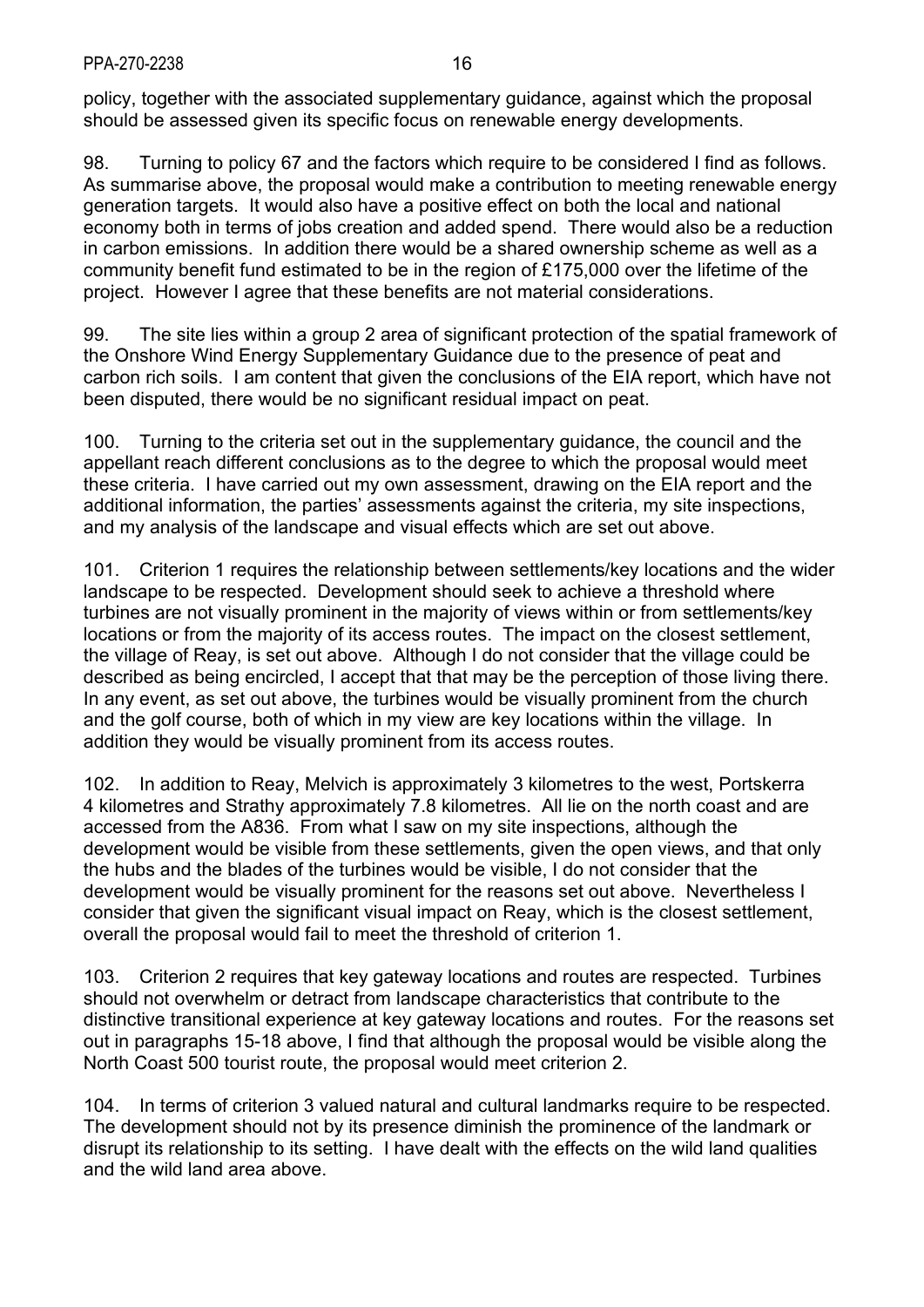105. Beinn Ratha is a local landmark. From viewpoint 8 (Beinn Ratha) looking north, I consider that the turbines would dominate the open landscape, detract from the feeling of remoteness and disrupt its setting. In views to Beinn Ratha, I consider that the turbines would also adversely affect its setting and, due to their height and proportions would also diminish its prominence.

106. Concerns were raised by the council and Caithness West Community Council that the development would have an adverse impact on the setting of the Lone Mountains. Although the turbines would be visible in the views to the Lone Mountains, I consider that distance would have a diminishing effect. Nevertheless taking all this together due to the impact on both the wild land area and Beinn Ratha, I conclude that criterion 3 would not be met.

107. There is a degree of overlap between criteria 4 and 5. Criterion 4 relates to the amenity of key recreational routes and ways. These should not be overwhelmed. The turbines should not otherwise significantly detract from the visual appeal of key routes and ways. Criteria 5 relates to the amenity of transport routes, including tourist routes, rail and ferry routes and local road access.

108. I do not think that the turbines would overwhelm the route until perhaps one is in close proximity to them and even then only for a short period. From the layby at Drum Hollistan, which seems to be a popular location for tourists to stop and take in the views along the coastline and to Orkney beyond, the wind farm would not be visible as it would be behind the layby.

109. The zone of theoretical visibility demonstrates that the development would be visible for almost the entire journey along the A836 (which is both a local road and a tourist route) from the east from the Hill of Forss to Portskerra. There would be pockets where there would be no visibility due to the landform but these are limited. Accordingly in my view there would be a significant sequential visual impact when travelling along the route.

110. There would be an impact on the core path to the foot of Beinn Ratha (viewpoint 7 (footpath to Achins)). The landform would provide some screening but this is limited given the height and proportions of the proposed turbines and the wind farm would still be visible at close range. There is an overhead line that crosses a section of the core path however I am not convinced that it would lessen the impact. It is suggested that the development may only be visible for a short time but from my experience on my site inspection I am not convinced that would be the case.

111. Given its proximity to the path, even if it is was not visible in the primary view, it would still be dominant and those on the core path would be very aware of its presence. I accept that this would be a localised impact nevertheless I recognise that this core path is an important amenity to local residents. There would be no impact on rail or ferry routes. Accordingly when taking all of the above together, I conclude that there would be significant visual impacts on key routes and ways. Whether that would detract from the visual appeal and amenity of these routes is questionable given the different users. Therefore it is difficult to conclude whether criterion 4 and criterion 5 would be met.

112. Criterion 6 requires new developments to respect the existing pattern of wind energy development. Various consideration are set out. The development should seek to contribute positively to the existing pattern or objectives for development in the area. Criterion 7 deals with the need to respect separation between developments and/or clusters. Proposals should maintain an appropriate and effective separation.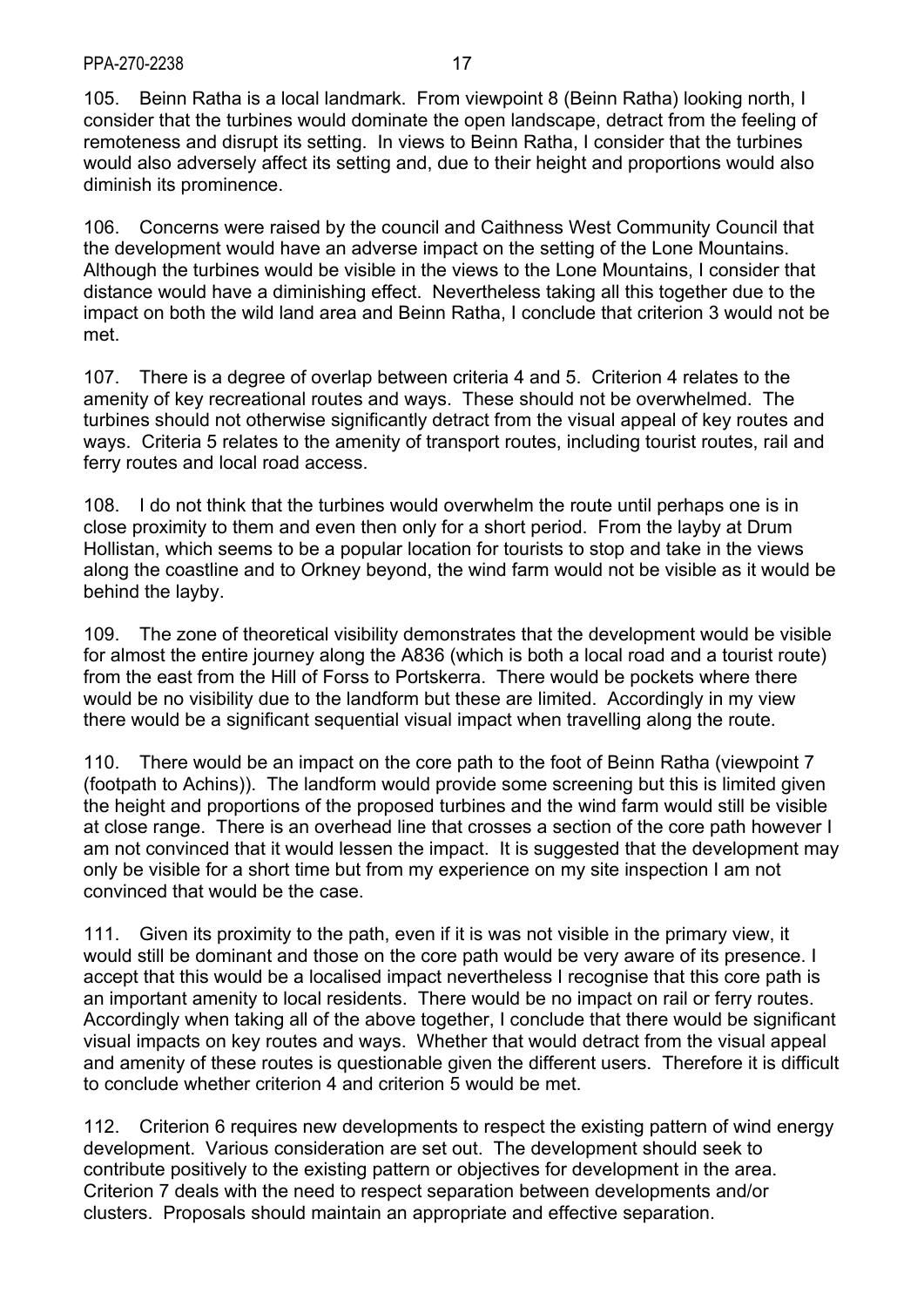113. There are a number of other wind farms within visual proximity to the proposed development which are of differing scales, in terms of the number of turbines, their height and their proportions. The turbines would have different proportions to those already erected due to the length of the blades and consequential rotor diameter.

114. The development would be in an area where there are currently no turbines; in effect as stated above, they would fill a gap in the view as illustrated for example from viewpoint 1 9A836 Forss), viewpoint 2 (A836 Dounreay), viewpoint 8 (Beinn Ratha), viewpoint 11 (Shebster) and viewpoint 14 (Lieuraray). Although in some views the development would be seen in the context of other wind farms particularly the Limekiln 2 and Baillie wind farms, in others it would appear isolated. Due to the design and proportions of the turbines in my view the development would be appear standalone and separate from existing wind farm developments rather than a continuation of the existing pattern of development. Accordingly I find that it would not contribute positively to the existing pattern of development.

115. There seems to be tension between criterion 7 and the Caithness and Sutherrland Landscape Sensitivity Study which suggests that development in this landscape character type should be related to existing clusters of development. From the visualisations and from what I saw on my site inspection I do not think that overall the development would relate well to existing or consented wind farms. The separation, which would lead to significant visual impacts from some viewpoints, would not in my view be appropriate. As such I conclude that the development would fail both these criteria.

116. Criterion 8 requires that the perception of landscape scale and distance is respected. As I have concluded above, the turbines would create a new focal point and thus they would alter the perception of the extent of the wildland and the perception of distance. This is illustrated in the visualisations for viewpoints 3 (A836 Reay Church), 4 (Drum Hollistan layby), 8 (Beinn Ratha) and 11 (Shebster). The proportions of the proposed turbines would diminish the vastness of the landscape. For these reasons I conclude that the development would not meet this criterion.

117. Criterion 9 requires that the landscape setting of nearby wind energy developments is respected. Developments should relate well to the existing landscape setting and should not increase the perceived visual prominence of surrounding wind turbines. From the visualisations I do not consider that there would be an impact on the landscape setting of other wind farms in the area. Nor in my view would it increase the perceived visual prominence of the turbines. I therefore find that the development would meet this criteria.

118. Criterion 10 requires that the distinctiveness of the landscape character is respected. The integrity and variety of the landscape character areas should be maintained. The development would become a significant characteristic within the sweeping moorland and flows landscape character type particularly within 2 kilometres of the site. Nevertheless I consider that that landscape character type would still be distinguishable from neighbouring landscape character types. I have set out above my views on the impact on the transitional area. Taking this all together I consider that this criteria would be met.

## *Conclusions on the development plan*

119. I have considered the environmental effects of the proposed development above, which includes those factors listed in policy 67. Supported by the conclusions of my assessment against the criteria in the Onshore Wind Energy Supplementary Guidance set out above, I conclude that there would be significant landscape and visual effects. There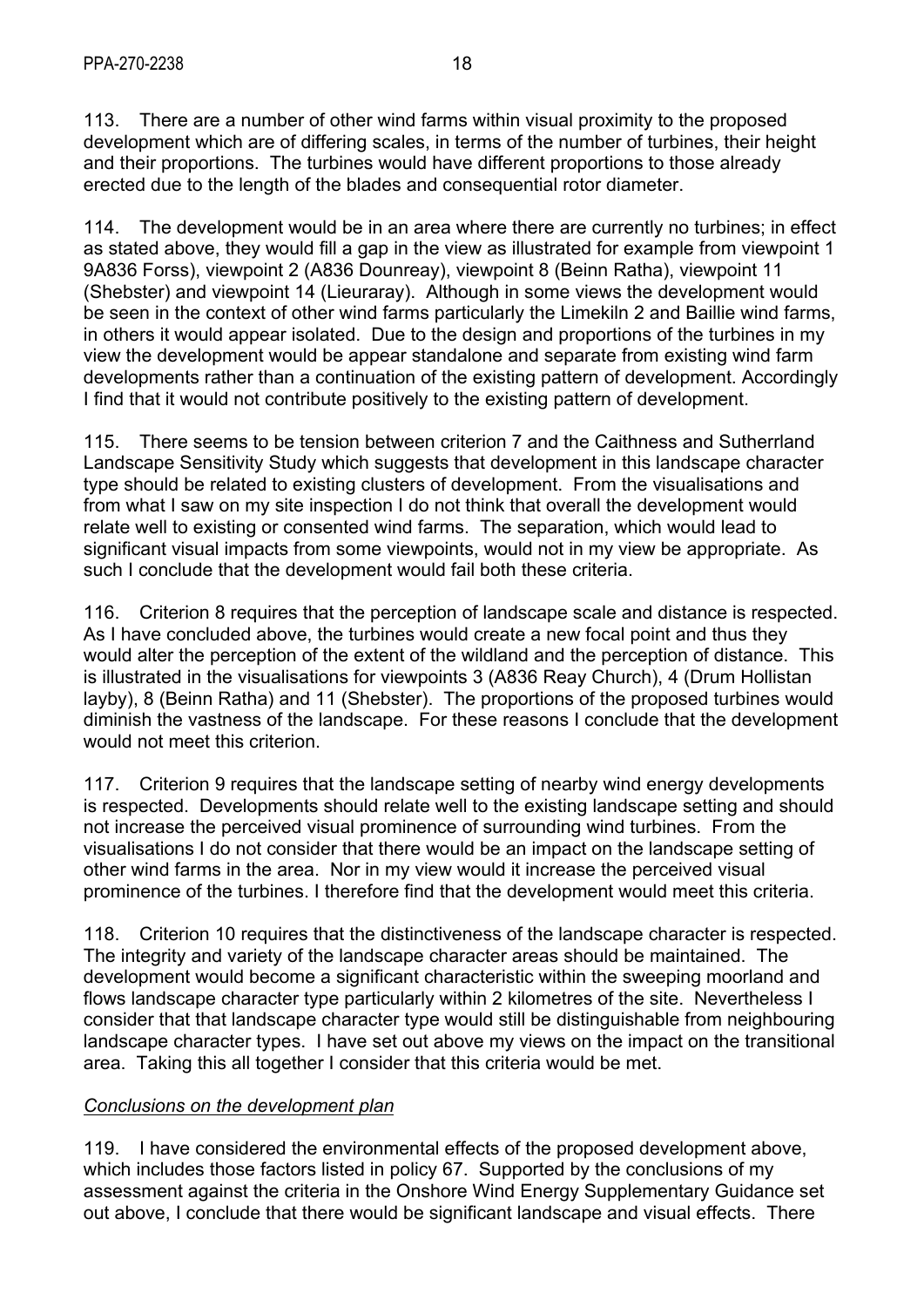would also be significant adverse effects on the wild land qualities which would have an unacceptable impact on the wild land area. Taking account of the mitigation measures proposed, I accept that no other significant adverse effects are predicted.

120. I have summarised the benefits at paragraph 98 above. The proposals would make a contribution to meeting renewable energy generation targets but in my view this contribution would be relatively small. Balancing the significant impacts against the benefits of the scheme, I do not consider that the benefits would outweigh them. Further given the significant adverse effects, I conclude that the development would not be located, sited and designed such that it would not be significantly detrimental overall. Bringing all this together, I find that the proposal would be contrary to policy 67.

### Material considerations

### *Energy policy*

121. The parties are agreed on the key renewable energy policy documents that are material considerations. These are set out in the statement of agreed matters. I accept that the proposal would draw broad support from these policies. I also accept that the Scottish Government's targets as expressed in the policy documents do not set any ceiling or cap. Further the parties agreed and I accept that the climate emergency declaration is not reflected in current policy or the development plan and is therefore a material consideration.

122. The Scottish Government published 'Onshore Wind Policy Statement Refresh 2021: Consultative Draft' in October 2021. While this reaffirms support for onshore wind, there is a clear recognition that the move to net zero needs to be taken forward whilst protecting natural heritage, native flora and fauna. However this document is a consultative draft and may change. Therefore I attribute less importance to this document.

## *National Planning Policy*

123. The National Planning Framework 3 is supportive of renewable energy development but is also concerned with supporting development in the right locations. In November 2021, the Scottish Government published a consultative draft of 'Scotland 2045 - Our Fourth National Planning Framework'. As with existing national policy there is strong support for onshore wind developments in appropriate locations.

124. It states that additional renewable energy generation is fundamental to achieving a net zero economy. The council drew my attention to the confirmation within the document that significant weight should be given to the global climate emergency. I agree that there is inherent support for the development from this aspect of the document.

125. However I note the terms of policy 19 which sets out detailed proposals for green energy. Importantly it states that development proposals should be supported unless the impacts (including cumulative impacts) are unacceptable. In addition, the draft also highlights a number of matters which must be taken into account in reaching a determination on an application for renewable energy. This largely reflects the existing considerations set out at paragraph 169 of Scottish Planning Policy which I deal with below.

126. I am mindful that this draft document has been the subject of public consultation and will be subject to parliamentary scrutiny. It may be subject to change prior to its formal approval. While I consider that the overall direction is unlikely to change between the draft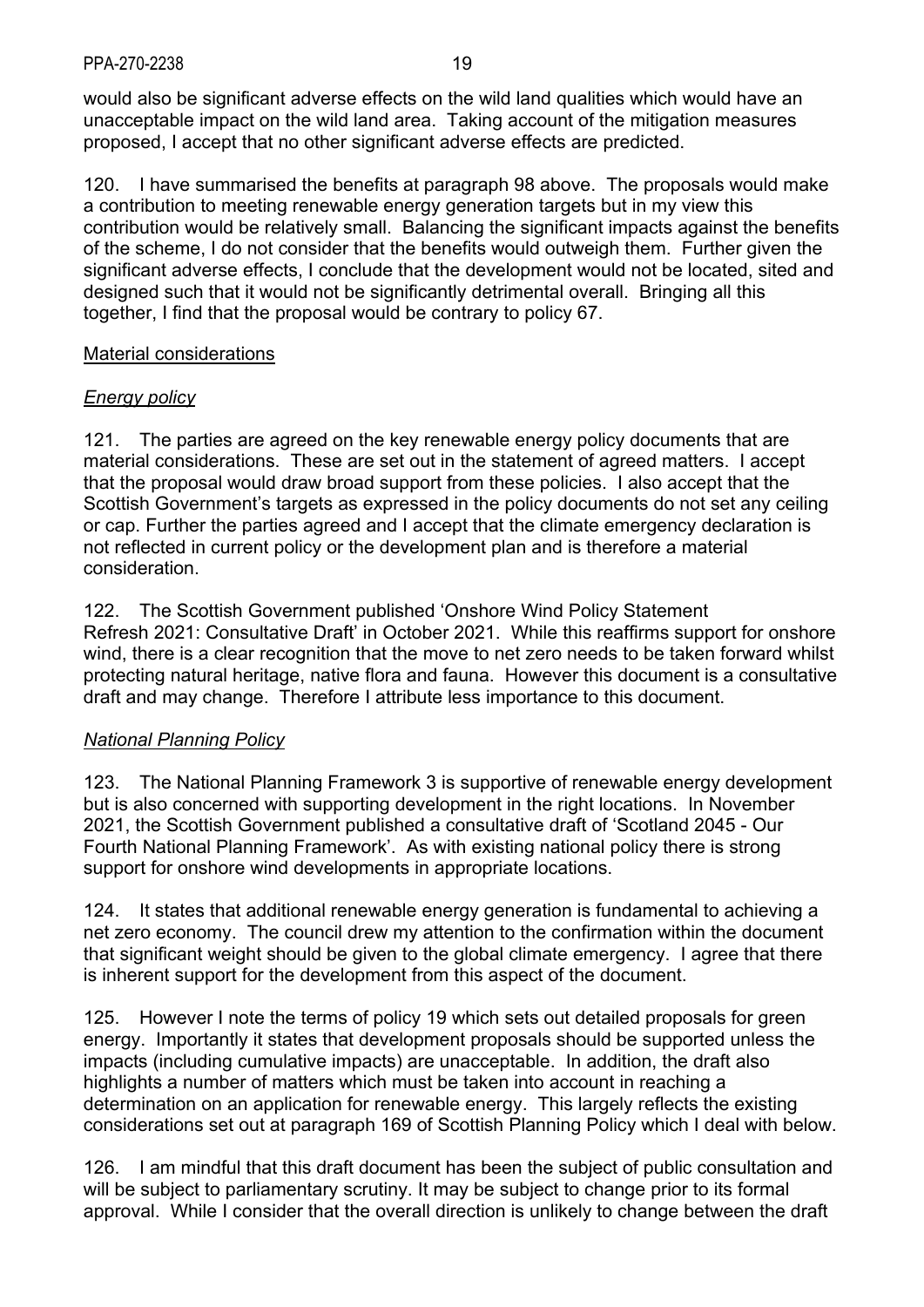and finalised version, the precise policy wording is yet to be finalised. As it is a consultative draft the weight that I attach to it is limited and certainly it cannot be given greater weight than extant Scottish Government policy.

## *Scottish Planning Policy*

127. Scottish Planning Policy contains a presumption in favour of development that contributes to sustainable development. However I note that paragraph 28 of Scottish Planning Policy makes it clear that the aim is to achieve the right development in the right place and not simply to allow development at any cost.

128. Paragraph 33 states that where the relevant policies in a development plan are out of date, this presumption will be a significant material consideration. This principle also applies where a development plan is more than five years old, which is the case here. Therefore I find that paragraph 33 is engaged and consequently I need to take in to account any adverse impacts which would significantly and demonstrably outweigh the benefits when assessed against the wider polices in the Scottish Planning Policy.

129. Paragraph 29 sets out the principles to be considered in determining whether a development meets the definition of sustainable development. Having considered these principles, in so far as these are relevant, I find as follows:-

- the development would create economic benefits in terms of construction investment and employment. There would also be economic benefits during the operation of the wind farm and during decommissioning albeit these would be on a lesser scale.
- in terms of responding to economic issues, challenges and opportunities, neither party has drawn my attention to a local economic strategy. However as I mentioned above, the Caithness and Sutherland Local Development Plan recognises that wind farm development to date has delivered economic benefits to the area. It does not however quantify these. Nevertheless, there is no evidence before me to suggest that this development would respond to specific local economic issues and challenges.
- although the principle of supporting the six qualities of successful places is largely irrelevant given the type of development, from my conclusions above, in my opinion the proposed design and layout would have significant landscape and visual impacts as well as an unacceptable impact on the wild land area. These impacts could not be mitigated.
- no existing capacities of land, buildings and infrastructure would be used.
- the proposal would not support the delivery of accessible housing, business, retailing and leisure development.
- similarly, other than providing a car park with electric charging points, there is no evidence to suggest that it would support the delivery of infrastructure.
- clearly the generation and delivery of renewable energy would support climate change mitigation. There would be no significant flood risk as a result of the development.
- there is no evidence to demonstrate that it would improve health and well-being.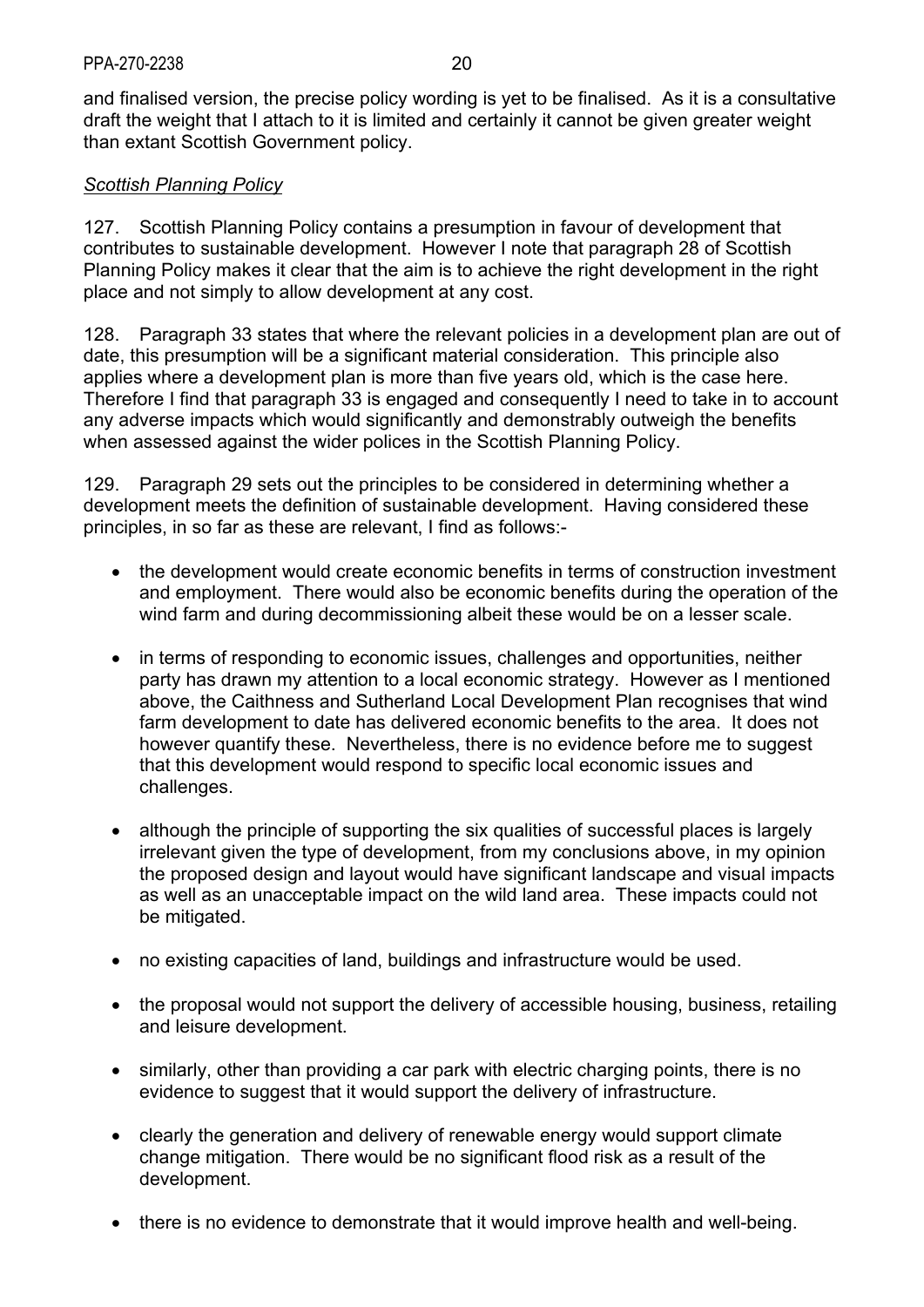- the proposal would have significant impact on the wild land qualities and consequently it would have an unacceptable impact on the wild land area..
- although there would be no significant impact on cultural heritage assets, in my view the development would not protect, enhance or promote access to cultural heritage.
- it would not protect, enhance or promote access to natural heritage primarily given the impact on the wild land area.
- it would not help to reduce waste.
- as set out above there would be a significant impact on the village of Reay. Accordingly I cannot reasonable conclude that it would protect the amenity of existing development. From the EIA report, I accept that there would be no significant impacts on water, air or soil quality.

130. Given the nature of the development, I acknowledge that not all of the principles are directly relevant. Nevertheless having taken that into account, I find that other than generating renewable energy, the development would not in my view meet the definition of sustainable development.

131. Scottish Planning Policy also sets out guidance on onshore wind developments including a spatial framework, which is reflected in the Onshore Wind Energy Supplementary Guidance. Overall the policy is generally supportive of renewable energy development subject to detailed consideration against identified policy criteria.

132. The site falls within group 2 which recognises that in these areas wind farms may be appropriate in some circumstances. Although it is within group 2, it is outwith the wild land area and the EIA report concludes that there would not be a significant residual impact on carbon rich soils, deep peat or priority peatland habitat.

133. Paragraph 169 identifies the likely factors to be considered when assessing renewable energy proposals. There is some overlap with the sustainability principles at paragraph 29 however the ones in paragraph 169 are specific to renewable energy proposals and have more direct relevance. Having regard to these I find as follows:-

- as set out above, there would be economic benefits. The proposed development would create jobs both at a national and local level during construction and to a lesser degree operation and decommissioning.
- as summarised above, the proposal would have an installed generating capacity of up to 35MW with a generation of around 80 GWh of renewable electricity per year. There would be an annual saving in the region of 20,000 tonnes of carbon dioxide per year.
- there would be impacts on the wild land area qualities which I consider would have an unacceptable impact on the wild land area.
- there would be a significant impact on the village of Reay due to the visual impact of the development however I do not consider that effect on residential amenity would be such as to render any of the properties as unattractive or an unsatisfactory place to live. There would be no significant noise impact nor shadow flicker.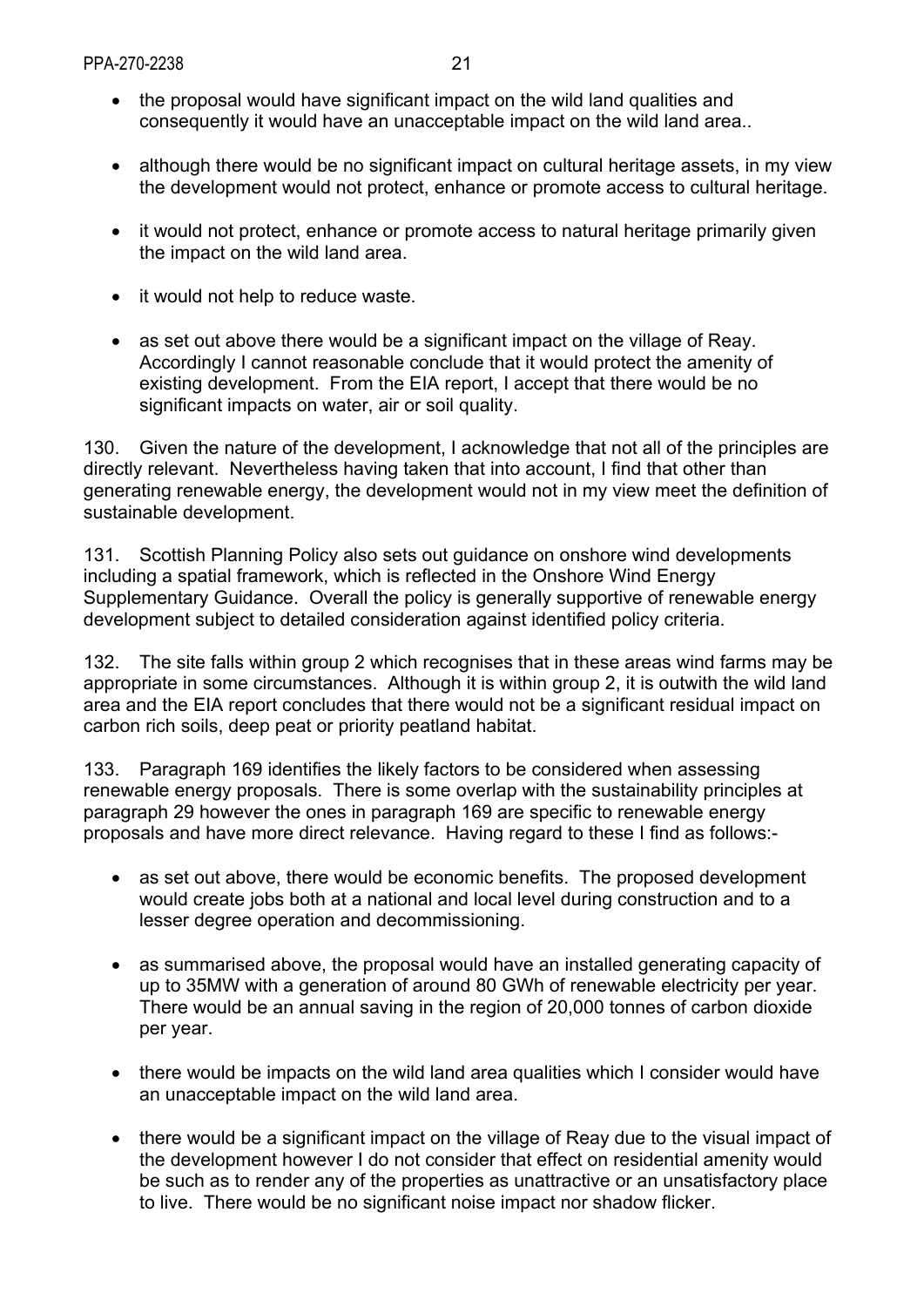- the landscape and visual impacts are dealt with above as are the impacts on wild land. I have found that there would be significant landscape and visual impacts and an unacceptable impact on the wild land area.
- there would be no significant effects on natural heritage, including birds. NatureScot did not object on that basis. A habitats regulation assessment was carried out and this concluded that there would be no significant effects. Both the council and NatureScot carried out an appropriate assessment and agreed with this conclusion. Had I been minded to grant the appeal I would have been required to carry out my own appropriate assessment of the proposals. The RSPB did have an objection due to the impact on birds and I have commented on that above at paragraphs 82-85.
- it is estimated that as a result of the construction, around 48,000 tonnes of carbon dioxide is likely to be produced however only 17% of this would come from organic carbon losses from peat on the site. As a result of restoration to degraded peat bog, there would be a carbon gain of just over 1,100 tonnes.
- there would be a sequential visual impact on travellers on the North Coast 500 route and the National Cycle Network Route as set out above. Similarly there would be a localised visual impact on those using the core path to the foot of Beinn Ratha. However I do not consider that the impact would be so significant as to deter tourists and locals from using these routes. Further public access to these routes would not be prevented or restricted.
- there would be no significant impact on the historic environment. Historic Environment Scotland has not objected to the proposal.
- I do not consider that the effects of the development would deter tourists from visiting the area or from using the North Coast 500. As set out above, I accept the assessment in chapter 16 of the EIA report that there would not be a significant impact on tourism and recreation. The appellant would also create a car park with electric charging points which would be of benefit to both tourists and locals alike.
- there would be no impact on aviation and defence interests and seismological recording. There is no objection from Highlands and Islands Airport Ltd. Further there is no objection from the Ministry of Defence, subject to the imposition of conditions. There would be no impact on telecommunications and broadcasting installations
- there would be no significant impact on road traffic or on any adjacent trunk roads. Any issues could be dealt with by condition.
- no significant effects on hydrology, the water environment or flood risk are predicted.
- conditions have been agreed between the parties to address decommissioning and site restoration. No planning obligation would be required.
- the development would not include opportunities for energy storage.

134. Taking all this together, I find that the proposal would make a positive contribution to the generation of renewable energy and would contribute to the reduction of greenhouse gas emissions. It would make a positive contribution towards meeting net zero targets and contribute to the local economy. However this is a relatively small contribution which, on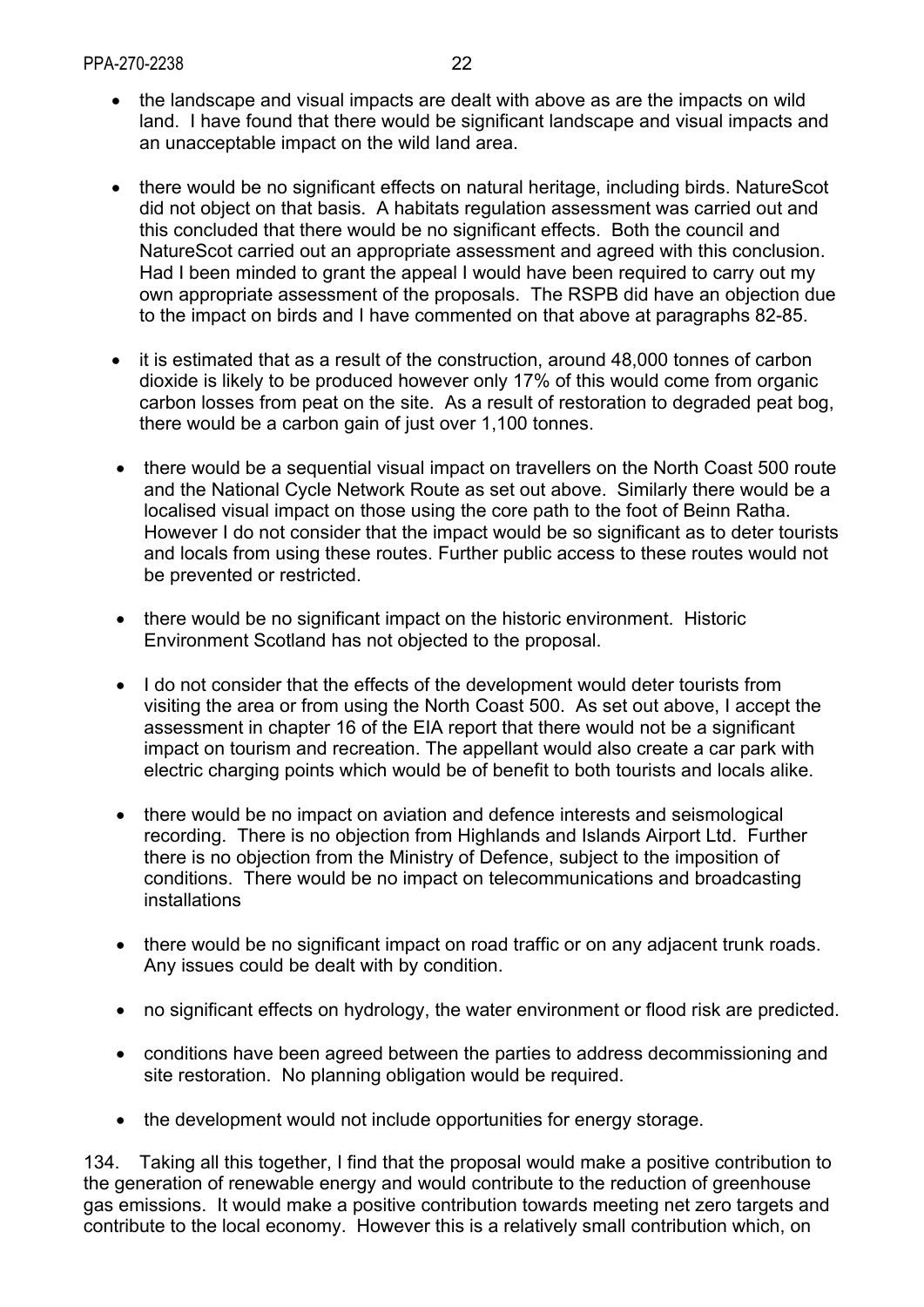balance, in my view is not great enough to outweigh the significant landscape and visual impacts and the significant impact on the wild land area qualities which would have an unacceptable impact on the wild land area.

## *The previous reporters' findings*

135. The findings of the previous reporters in respect of the section 36 application for Drum Hollistan 1 wind farm are material considerations. I have had regard to these. As I stated as paragraph 7 above, I am not comparing this scheme with that came before and reaching a view as to which one is better. The current proposal must be assessed on its own merits. However like cases should be decided alike unless reasons are given.

136. It is arguable whether in fact this case and the previous Drum Hollistan 1 wind farm application are like cases. There are material differences between the two which I consider justify the different conclusions I have reached. First as I mention at paragraph 8, the decision making framework differs in this case. As this is an application for planning permission, the development plan has primacy. My assessment against the relevant policy of the development plan is set out above. Although the previous reporters did consider policy 67, it was a material consideration only.

137. Secondly the turbines would be taller and the blades would be longer giving a bigger rotor diameter. These changes to the turbine design change the potential effect of the scheme as evidenced when comparing the visualisations for both schemes. In my view this would make the turbines more prominent and more visible in some views; they each effectively would take up or fill more of the sky. There would be less turbines however they would appear more isolated as a result and overall there would be less cohesion with other wind farm developments.

138. I agree with the council and NatureScot that less turbines do not necessarily mean that there would be less significant impacts or significant impacts that would be acceptable. I accept that broadly the horizontal field of view would be less but again in my view it does not follow as a consequence of that, that the impacts would be less significant or more acceptable. My analysis and my reasoning for concluding that there would be significant landscape and visual impacts is set out in detail above.

139. Thirdly the consenting of the Limekiln 2 wind farm changes the baseline when considering the effect on the wild land area I have set out my analysis and reasoning above at paragraphs 58-72. I appreciate that previously the impacts on the wild land were not a reason for refusal. However in my view the changes to the baseline and my reasoning above support and justify my conclusion.

### Overall conclusions

140. Notwithstanding the age of the Highland Wide local development plan this is still the relevant development plan for consideration of the proposal. Whilst this is supportive of renewable energy developments, this support is not unqualified; proposals should not be significantly detrimental overall (either individually or cumulatively) with other developments.

141. I acknowledge that there has been a declaration of a climate emergency. The development plan pre-dates this as does the National Planning Framework 3 and Scottish Planning Policy. The climate change emergency is however reflected in the draft National Planning Framework 4 and the consultative draft onshore wind policy statement.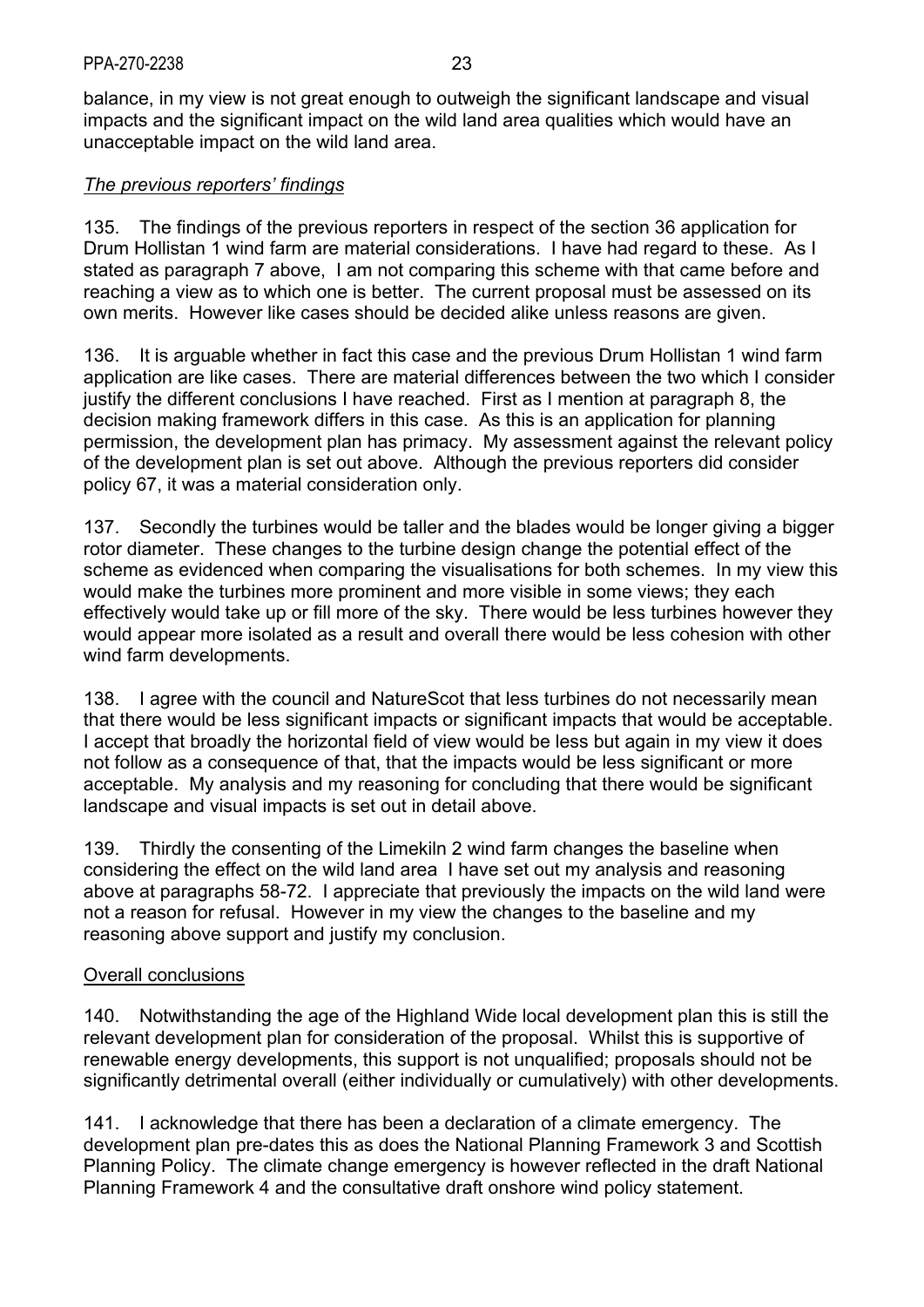142. I have given careful thought to the climate emergency declaration and the clear drive towards a net zero economy. These factors together with the renewable energy policy context, present strong support towards approval of the proposal. However, the same could be said for virtually any proposed renewable energy development. That does not mean that each and every proposal would be considered acceptable. Indeed it is clear that even given the climate emergency declaration there is a recognition that additional capacity is not at any cost.

143. The proposal would provide a contribution towards meeting renewable energy generation targets and would contribute to the local economy. However it is a relatively small contribution. Taking all of the benefits together I am not persuaded that they are so great that they would outweigh the significant landscape and visual effects and the impact on the wild land area. In my view, these significant negative effects would outweigh the relatively small benefits of the scheme.

144. Bringing that all together, for the reasons set out above, I have found that the proposal does not accord overall with the relevant provisions of the development plan. I have dealt with the material considerations above. For the reasons given, I conclude that there are no material considerations which would still justify the granting of planning permission. I have considered all the other matters raised, but there are none which would lead me to alter my conclusions.

*Trudi Craggs*  **Reporter** 

# **Schedule 1: Advisory notes**

1. **Right to challenge this decision:** This decision is final, subject to the right of any person aggrieved by this decision to question its validity by making an application to the Court of Session. An application to the Court of Session must be made within 6 weeks of the date of the decision. Your local Citizens' Advice Bureau or your solicitor will be able to advise you about the applicable procedures.

2. **Notification of this decision by the planning authority:** The planning authority is required (a) to inform the public and bodies consulted in respect of the EIA report of this decision by publishing a notice on the application website or newspaper circulating the in locality of the proposed development or by other reasonable means and (b) to make a copy of the decision available for public inspection in an office of the planning authority where its planning register may be inspected and on the application website.

## **Schedule 2: Opportunities for public participation in decision-making**

There is the following evidence before me of opportunities the public had to take part in decision-making procedures on the application before I was appointed to this appeal:

• the appellant has provided a report on pre-application consultation. This includes details of the pre-application consultation undertaken in respect of the Drum Hollistan 1 application as well as the proposed development. This indicates that three public exhibitions were held at Reay Village Hall on 17 December 2015, 12 May 2016 and 28 November 2019. The first two events focused on Drum Hollistan 1 and the latter on the current proposal.